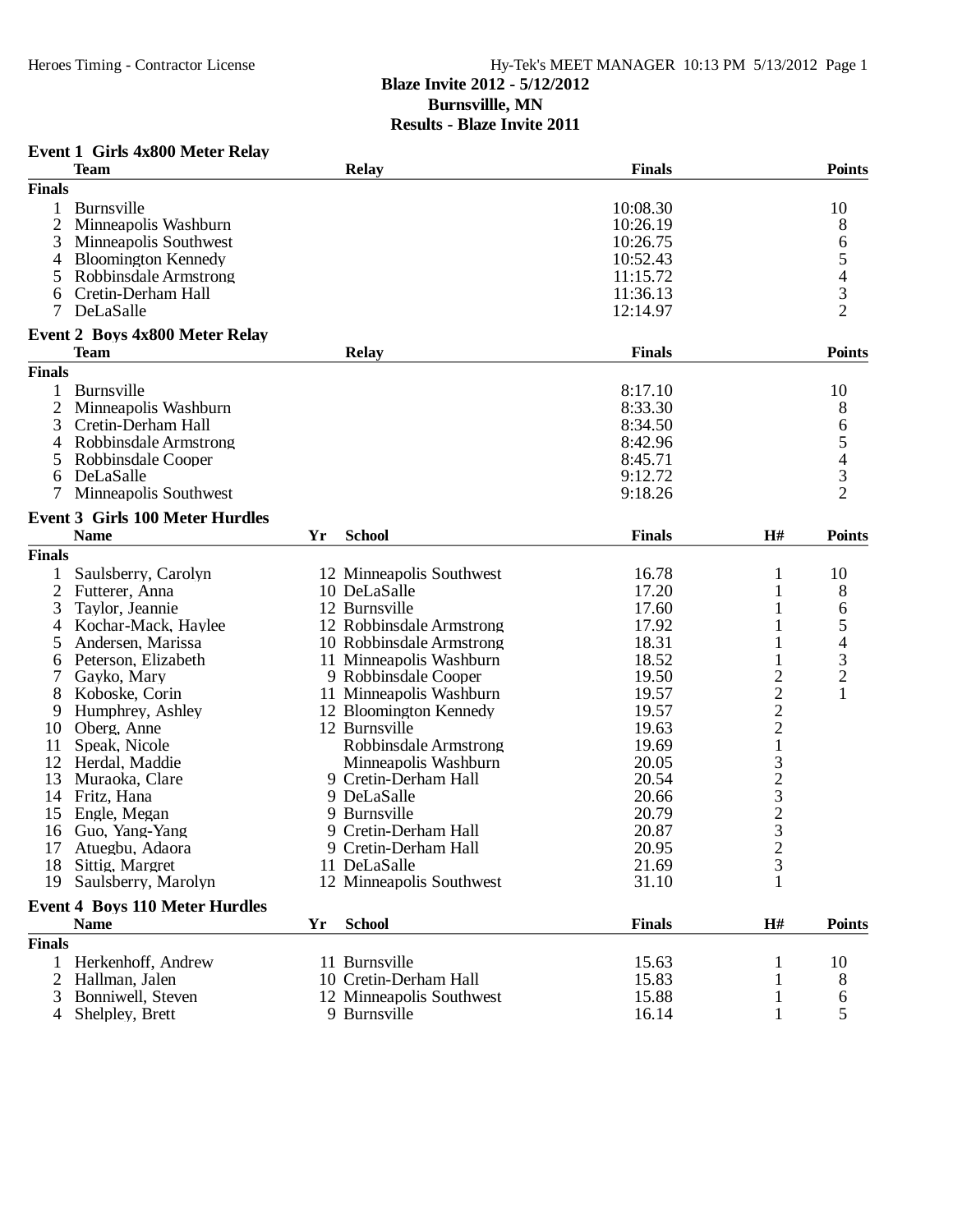**Burnsvillle, MN**

|                | Finals  (Event 4 Boys 110 Meter Hurdles) |    |                          |                   |                                                         |                |
|----------------|------------------------------------------|----|--------------------------|-------------------|---------------------------------------------------------|----------------|
|                | <b>Name</b>                              | Yr | <b>School</b>            | <b>Finals</b>     | H#                                                      | <b>Points</b>  |
| 5 <sup>1</sup> | Huus, Jordan                             |    | 12 Burnsville            | 16.26             | 1                                                       | $\overline{4}$ |
| 6              | Thayer, Jeremiah                         |    | 11 Robbinsdale Armstrong | 16.77             | 1                                                       | 3              |
|                | Kalejaiye, Lukman                        |    | 11 Robbinsdale Cooper    | 16.78             | 1                                                       | $\overline{c}$ |
| 8              | Warren, Aaron                            |    | 11 DeLaSalle             | 16.93             | $\mathbf{1}$                                            | $\mathbf{1}$   |
| 9              | Turner, Maurice                          |    | 11 Minneapolis Washburn  | 17.03             | $\overline{c}$                                          |                |
|                | 10 Bakkenheck, Lucas                     |    | 10 Robbinsdale Armstrong | 19.06             |                                                         |                |
| 11             | Wright-Ervin, Taurean                    |    | 11 Minneapolis Southwest | 19.67             | $\begin{array}{c}\n2 \\ 2 \\ 3 \\ 3 \\ 2\n\end{array}$  |                |
|                | 12 Fitzgerald, Connor                    |    | 9 Cretin-Derham Hall     | 20.41             |                                                         |                |
| 13             | Lucas, Josh                              |    | 10 Robbinsdale Armstrong | 20.61             |                                                         |                |
| 14             | Lyons, Eric                              |    | 11 DeLaSalle             | 20.69             |                                                         |                |
| 15             | Daniels, Marc                            |    | 10 Minneapolis Southwest | 21.57             | $\overline{2}$                                          |                |
|                |                                          |    |                          |                   |                                                         |                |
|                | <b>Event 5 Girls 100 Meter Dash</b>      |    |                          |                   |                                                         |                |
|                | <b>Name</b>                              | Yr | <b>School</b>            | <b>Prelims</b>    | H#                                                      |                |
|                | <b>Preliminaries</b>                     |    |                          |                   |                                                         |                |
|                | 1 Linder, Megan                          |    | 10 Cretin-Derham Hall    | 13.00 q           | 1                                                       |                |
| $\overline{2}$ | Kesseh, Erica                            |    | 10 Burnsville            | 13.04 $q$         |                                                         |                |
| 3              | Smith, August                            |    | 9 Minneapolis Southwest  | $13.11 \text{ q}$ |                                                         |                |
| 4              | DeVaughn, Audrey                         |    | 11 Minneapolis Washburn  | $13.19$ q         | $\frac{3}{2}$ $\frac{3}{2}$ $\frac{2}{3}$ $\frac{3}{1}$ |                |
| 5              | Ricks, Trayonna                          |    | 10 Minneapolis Washburn  | $13.26$ q         |                                                         |                |
| 6              | Carter, Deja                             |    | 11 Minneapolis Washburn  | 13.42 $q$         |                                                         |                |
| 6              | Karneh, Margretta                        |    | 12 Robbinsdale Armstrong | 13.42 $q$         |                                                         |                |
| 8              | Kollie, Kormassa                         |    | 9 Robbinsdale Cooper     | $13.55$ q         |                                                         |                |
| 9              | Leahy, Ellen                             |    | 9 DeLaSalle              | 13.67             | $\begin{array}{c} 3 \\ 3 \\ 2 \end{array}$              |                |
| 10             | Neequaye, Nikki                          |    | 9 Bloomington Kennedy    | 13.68             |                                                         |                |
| 11             | Drew, Kendra                             |    | 12 Burnsville            | 13.78             |                                                         |                |
| 11             | Doxon, Chantal                           |    | 9 Bloomington Kennedy    | 13.78             | $\,1\,$                                                 |                |
| 13             | Wells, Alante                            |    | 11 Minneapolis Edison    | 13.85             |                                                         |                |
| 13             | Bachmeier, Emily                         |    | 10 Cretin-Derham Hall    | 13.85             | $\frac{2}{1}$                                           |                |
| 15             | Farrell, Jeannie                         |    | 12 Burnsville            | 14.09             |                                                         |                |
| 16             | Davis, Joy                               |    | 9 Bloomington Kennedy    | 14.52             | $\frac{3}{2}$                                           |                |
| 17             | Mackin, Andrea                           |    | 9 Minneapolis Southwest  | 14.61             | $\,1\,$                                                 |                |
| 18             | Brown, Antonia                           |    | 9 DeLaSalle              | 15.09             |                                                         |                |
| 19             | Coughlan Smith, Rose                     |    | 9 DeLaSalle              | 15.10             | $\frac{2}{3}$                                           |                |
| 20             | Bell, Sheron                             |    | 8 Minneapolis Edison     | 18.17             | $\mathbf{1}$                                            |                |
|                | Event 6 Boys 100 Meter Dash              |    |                          |                   |                                                         |                |
|                | <b>Name</b>                              | Yr | <b>School</b>            | <b>Prelims</b>    | H#                                                      |                |
|                | <b>Preliminaries</b>                     |    |                          |                   |                                                         |                |
|                |                                          |    |                          |                   |                                                         |                |
|                | Ash, Tommy                               |    | 11 Robbinsdale Armstrong | 11.25 $q$         | $\overline{c}$                                          |                |
| 2              | Gillies, Ben                             |    | 11 Burnsville            | $11.37$ q         | $\mathbf 1$                                             |                |
| 3              | Jamison, John                            |    | 12 Minneapolis Southwest | 11.50 $q$         | 3                                                       |                |
| 4              | Funches, DeAngelo                        |    | 9 Cretin-Derham Hall     | $11.57$ q         | $\mathbf{1}$                                            |                |
| 5              | Anderson, Denzel                         |    | 12 Robbinsdale Armstrong | 11.60 $q$         | $\overline{c}$                                          |                |
| 6              | Chantara, Alex                           |    | 11 Burnsville            | $11.89$ q         | $\overline{c}$                                          |                |
| 7              | Banham, Blake                            |    | 10 Cretin-Derham Hall    | 11.93 q           | 3                                                       |                |
| 8              | Williams, Jason                          |    | 11 Minneapolis Washburn  | 11.95 $q$         | $\mathbf{1}$                                            |                |
| 9              | Davis, JoVianni                          |    | 10 Robbinsdale Cooper    | 11.99             | $\mathbf{1}$                                            |                |
| 10             | Combs, Jareid                            |    | 11 DeLaSalle             | 12.09             | 3                                                       |                |
| 11             | Fields, Paris                            |    | Robbinsdale Cooper       | 12.12             | 3                                                       |                |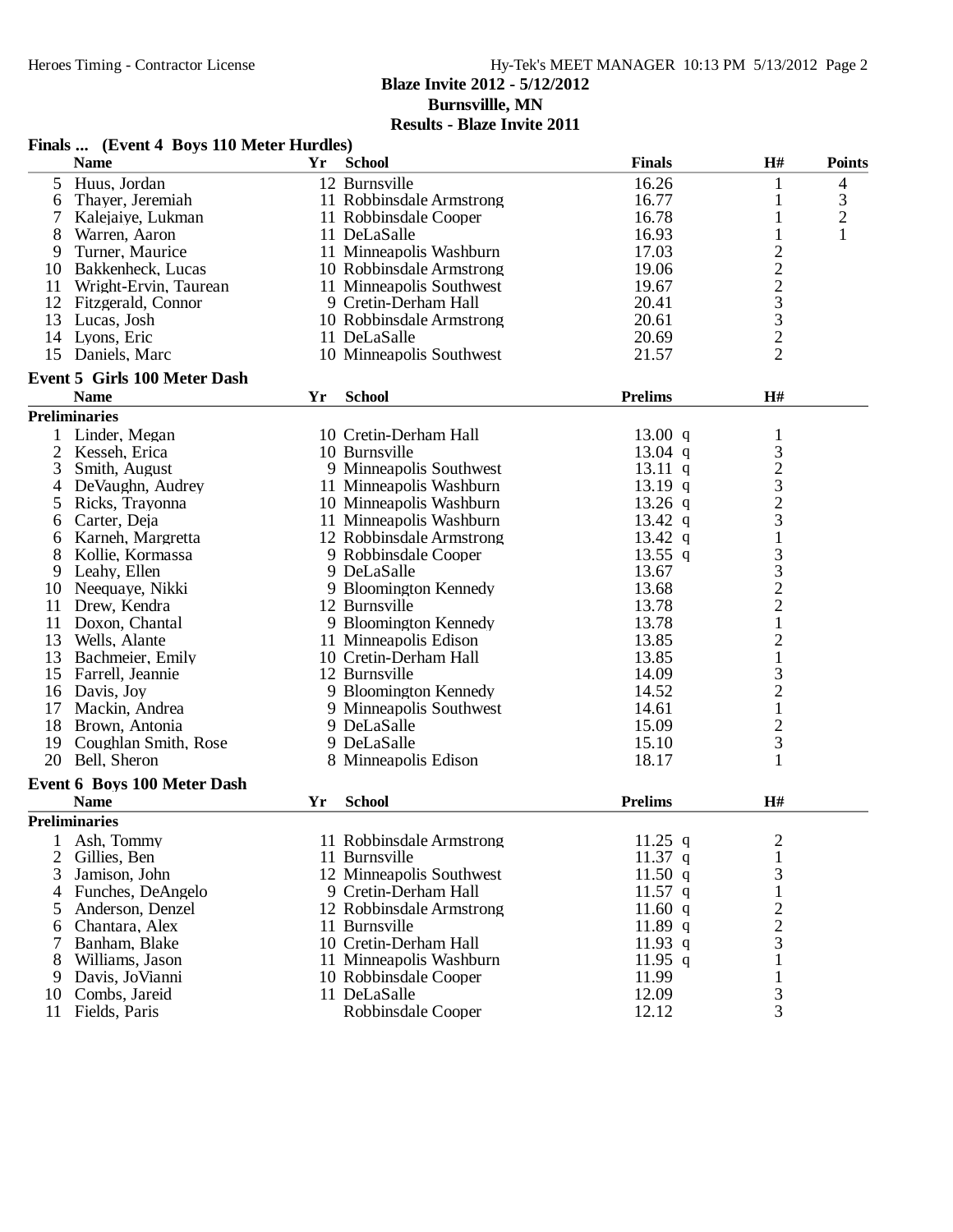**Burnsvillle, MN**

|                | Preliminaries  (Event 6 Boys 100 Meter Dash) |     |                          |                |                                       |
|----------------|----------------------------------------------|-----|--------------------------|----------------|---------------------------------------|
|                | <b>Name</b>                                  | Yr. | <b>School</b>            | <b>Prelims</b> | H#                                    |
| 12             | Christofferson, Josh                         |     | 12 Burnsville            | 12.14          | $\overline{2}$                        |
| 13             | Hawkins, Khayvon                             |     | 10 Robbinsdale Cooper    | 12.15          | 1                                     |
| 14             | Clark, D'Xavier                              |     | Robbinsdale Armstrong    | 12.32          | $\overline{c}$                        |
| 15             | Nelson, Shakeel                              |     | 12 Minneapolis Washburn  | 12.35          | $\mathbf{1}$                          |
| 16             | Pratt, Derral                                |     | 9 DeLaSalle              | 12.41          | 3                                     |
| 17             | Mahoney, Ryan                                |     | 11 Cretin-Derham Hall    | 12.46          | 3                                     |
| 18             | Thompson, Talonzale                          |     | 11 Minneapolis Edison    | 12.47          | $\mathbf{1}$                          |
| 19             | Johnson, Antonio                             |     | 11 Minneapolis Southwest | 12.61          | $\overline{c}$                        |
| 20             | Scales, Demetrius                            |     | 12 Minneapolis Washburn  | 13.07          | 3                                     |
|                | <b>Event 7 Girls 4x200 Meter Relay</b>       |     |                          |                |                                       |
|                | <b>Team</b>                                  |     | <b>Relay</b>             | <b>Finals</b>  | <b>Points</b>                         |
| <b>Finals</b>  |                                              |     |                          |                |                                       |
|                | <b>Bloomington Kennedy</b>                   |     |                          | 1:47.12        | 10                                    |
| 2              | Minneapolis Washburn                         |     |                          | 1:47.16        | 8                                     |
| 3              | Burnsville                                   |     |                          | 1:48.52        | $\begin{array}{c} 6 \\ 5 \end{array}$ |
|                | Minneapolis Southwest                        |     |                          | 1:51.45        |                                       |
| 5              | DeLaSalle                                    |     |                          | 1:51.57        | 4                                     |
|                | Robbinsdale Armstrong                        |     |                          | <b>DQ</b>      |                                       |
|                | <b>Event 8 Boys 4x200 Meter Relay</b>        |     |                          |                |                                       |
|                | <b>Team</b>                                  |     | <b>Relay</b>             | <b>Finals</b>  | <b>Points</b>                         |
| <b>Finals</b>  |                                              |     |                          |                |                                       |
|                | Robbinsdale Armstrong                        |     |                          | 1:32.63        | 10                                    |
| $\overline{2}$ | Burnsville                                   |     |                          | 1:35.66        | 8                                     |
| 3              | DeLaSalle                                    |     |                          | 1:37.29        | 6                                     |
| 4              | Minneapolis Southwest                        |     |                          | 1:37.84        | 5                                     |
| 5              | Minneapolis Washburn                         |     |                          | 1:40.31        | 4                                     |
|                | <b>Event 9 Girls 1600 Meter Run</b>          |     |                          |                |                                       |
|                | <b>Name</b>                                  | Yr  | <b>School</b>            | <b>Finals</b>  | <b>Points</b>                         |
| <b>Finals</b>  |                                              |     |                          |                |                                       |
|                | Knapczyk, Emily                              |     | 12 Robbinsdale Armstrong | 5:19.01        | 10                                    |
| $\overline{2}$ | Conlon, Sarah                                |     | 8 Bloomington Kennedy    | 5:22.38        | 8                                     |
| 3              | Johnston, Molly                              |     | 10 Cretin-Derham Hall    | 5:35.18        |                                       |
| 4              | Oscarson, Hannah                             |     | 8 Minneapolis Washburn   | 5:36.84        |                                       |
| 5              | Weber, Johanna                               |     | 8 Burnsville             | 5:38.60        | 65432                                 |
| 6              | Larson, Chloe                                |     | 7 Bloomington Kennedy    | 5:46.68        |                                       |
| 7              | Lane, Marissa                                |     | 12 Burnsville            | 5:52.11        |                                       |
| 8              | Skylar, Tupper                               |     | 8 Minneapolis Washburn   | 5:52.83        | 1                                     |
| 9              | Andersen, Kara                               |     | 8 Robbinsdale Armstrong  | 5:55.44        |                                       |
| 10             | Pfister, Maria                               |     | 10 Minneapolis Southwest | 5:57.16        |                                       |
| 11             | Modl, Laura                                  |     | 12 Cretin-Derham Hall    | 5:59.69        |                                       |
| 12             | Voller, Vanessa                              |     | 12 DeLaSalle             | 6:00.82        |                                       |
| 13             | Metzdorff, Cecelia                           |     | 11 Minneapolis Southwest | 6:01.18        |                                       |
| 14             | Johnson, Elise                               |     | 12 Bloomington Kennedy   | 6:18.51        |                                       |
|                | Holmstrom, Krista                            |     | 7 Burnsville             | 6:23.83        |                                       |
| 15             | Brand, Hannah                                |     |                          |                |                                       |
| 16             |                                              |     | 9 DeLaSalle              | 6:24.92        |                                       |
| 17             | Vitt, Julianne                               |     | 9 DeLaSalle              | 7:10.52        |                                       |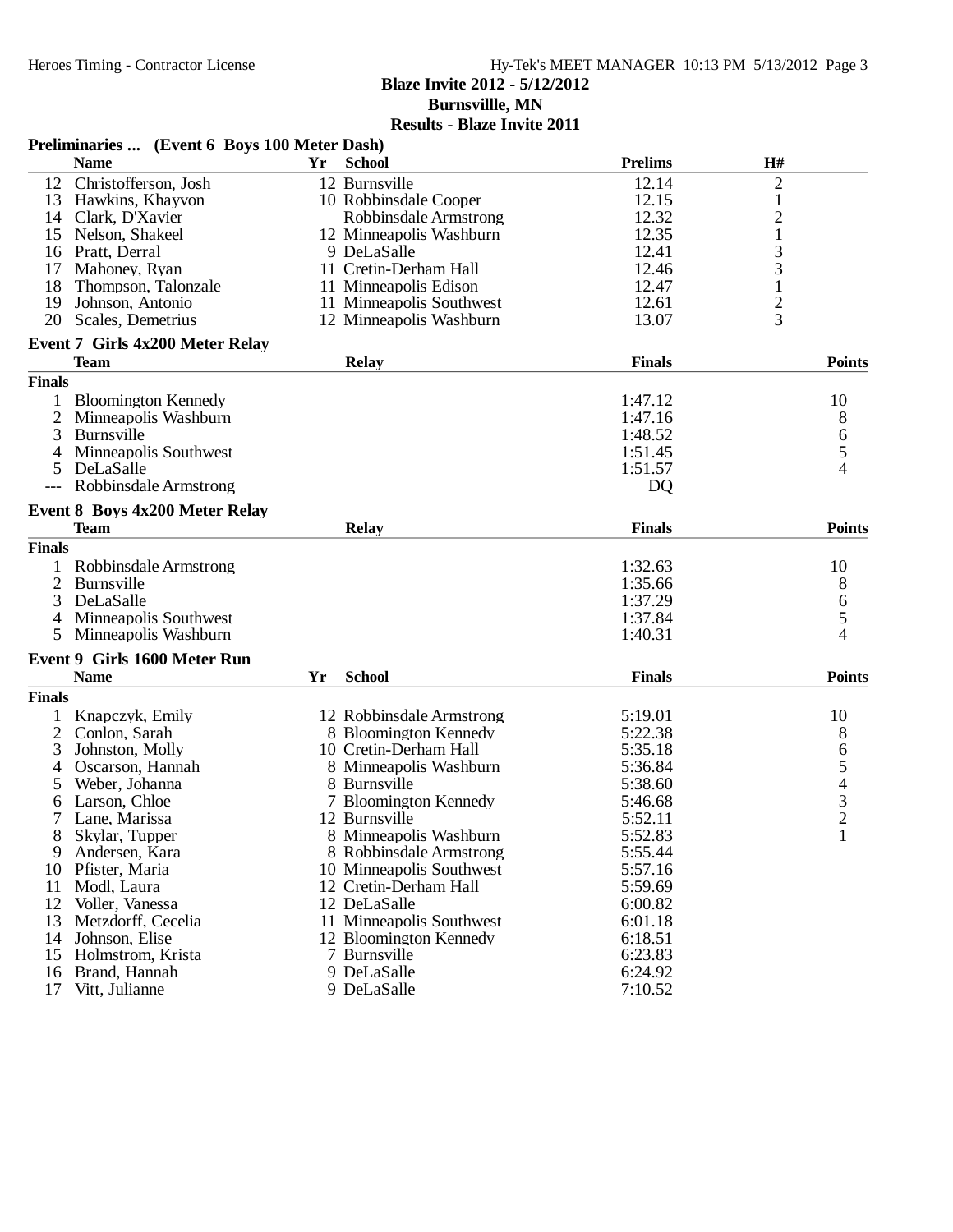| <b>Event 10 Boys 1600 Meter Run</b> |  |  |  |  |
|-------------------------------------|--|--|--|--|
|-------------------------------------|--|--|--|--|

| <b>Finals</b><br>Sinkler, Sam<br>4:46.81<br>10<br>10 Minneapolis Southwest<br>1<br>$\mathfrak{2}$<br>8<br>Wong, Shawn<br>11 Burnsville<br>4:49.83<br>6<br>3<br>11 DeLaSalle<br>4:50.69<br>Wohletz, Louis<br>5<br>9 Robbinsdale Armstrong<br>Kaufmann, Ben<br>4:51.83<br>4<br>$\begin{array}{c} 4 \\ 3 \\ 2 \end{array}$<br>Marita-Davis, Ryan<br>10 Minneapolis Southwest<br>4:51.99<br>5<br>10 Burnsville<br>Walker, Johnny<br>4:54.97<br>6<br>11 Robbinsdale Armstrong<br>4:55.17<br>7<br>Thayer, Joel<br>$\mathbf{1}$<br>11 Minneapolis Southwest<br>4:57.74<br>8<br>Holm, Eric<br>Norton, Noah<br>10 Robbinsdale Cooper<br>5:04.82<br>9<br>Lane, Nick<br>9 Burnsville<br>5:07.98<br>10<br>12 Robbinsdale Cooper<br>11<br>Malone, Carl<br>5:08.10<br>12<br>12 Robbinsdale Cooper<br>5:13.16<br>Sanz Luttman, Ian<br>13<br>5:14.72<br>Yuarez, Christian<br>9 Minneapolis Washburn<br>14<br>Sweeney, Kyle<br>8 Robbinsdale Armstrong<br>5:17.46<br>Mac Donald, Andrew<br>12 Minneapolis Washburn<br>5:21.92<br>15<br>11 Minneapolis Washburn<br>Kayim-Yanko, Korai<br>5:25.35<br>16<br>17<br>5:25.93<br>Dunford, Will<br>11 Cretin-Derham Hall<br>18<br>9 Cretin-Derham Hall<br>Nuque, Jermy<br>5:59.78<br>19<br>9 DeLaSalle<br>6:32.16<br>Houle, Anton<br>Event 11 Girls 4x100 Meter Relay<br><b>Finals</b><br><b>Points</b><br><b>Team</b><br><b>Relay</b><br><b>Finals</b><br>Minneapolis Washburn<br>49.71<br>10<br>50.76<br>8<br>2<br><b>Bloomington Kennedy</b><br>6<br>3<br>DeLaSalle<br>52.07<br>$\begin{array}{c} 5 \\ 4 \\ 3 \end{array}$<br>52.07<br>Burnsville<br>4<br>Cretin-Derham Hall<br>57.18<br>5<br>58.23<br>Minneapolis Edison<br>6<br>$\overline{2}$<br>Minneapolis Southwest<br>59.73<br>Event 12 Boys 4x100 Meter Relay<br><b>Finals</b><br><b>Points</b><br><b>Team</b><br><b>Relay</b><br><b>Finals</b><br>10<br>Robbinsdale Armstrong<br>43.41<br>$\overline{2}$<br>45.70<br>8<br>DeLaSalle<br>3<br>Robbinsdale Cooper<br>45.72<br>6<br>5<br>46.72<br>Minneapolis Southwest<br>4<br>4<br>5<br>Minneapolis Washburn<br>50.32<br>DQ<br>Burnsville<br>Event 13 Girls 400 Meter Dash<br><b>School</b><br><b>Finals</b><br>H#<br><b>Name</b><br>Yr<br><b>Points</b><br><b>Finals</b><br>58.35<br>Linder, Megan<br>10 Cretin-Derham Hall<br>10<br>1<br>$\overline{2}$<br>Rasmussen, Sheridan<br>1:02.22<br>12 Robbinsdale Armstrong<br>8<br>Hamilton, Shonaree<br>9 Minneapolis Edison<br>1:03.18<br>3<br>6<br>11 Minneapolis Washburn<br>5<br>Carter, Deja<br>1:03.50<br>4<br>Stuart, Sidney<br>9 Minneapolis Washburn<br>1:04.12<br>4<br>5 | <b>Name</b> | Yr | <b>School</b> | <b>Finals</b> | <b>Points</b> |
|-------------------------------------------------------------------------------------------------------------------------------------------------------------------------------------------------------------------------------------------------------------------------------------------------------------------------------------------------------------------------------------------------------------------------------------------------------------------------------------------------------------------------------------------------------------------------------------------------------------------------------------------------------------------------------------------------------------------------------------------------------------------------------------------------------------------------------------------------------------------------------------------------------------------------------------------------------------------------------------------------------------------------------------------------------------------------------------------------------------------------------------------------------------------------------------------------------------------------------------------------------------------------------------------------------------------------------------------------------------------------------------------------------------------------------------------------------------------------------------------------------------------------------------------------------------------------------------------------------------------------------------------------------------------------------------------------------------------------------------------------------------------------------------------------------------------------------------------------------------------------------------------------------------------------------------------------------------------------------------------------------------------------------------------------------------------------------------------------------------------------------------------------------------------------------------------------------------------------------------------------------------------------------------------------------------------------------------------------------------------------------------------------------------------------------------------------------------------------------------------------------------------------------------------------------------------|-------------|----|---------------|---------------|---------------|
|                                                                                                                                                                                                                                                                                                                                                                                                                                                                                                                                                                                                                                                                                                                                                                                                                                                                                                                                                                                                                                                                                                                                                                                                                                                                                                                                                                                                                                                                                                                                                                                                                                                                                                                                                                                                                                                                                                                                                                                                                                                                                                                                                                                                                                                                                                                                                                                                                                                                                                                                                                   |             |    |               |               |               |
|                                                                                                                                                                                                                                                                                                                                                                                                                                                                                                                                                                                                                                                                                                                                                                                                                                                                                                                                                                                                                                                                                                                                                                                                                                                                                                                                                                                                                                                                                                                                                                                                                                                                                                                                                                                                                                                                                                                                                                                                                                                                                                                                                                                                                                                                                                                                                                                                                                                                                                                                                                   |             |    |               |               |               |
|                                                                                                                                                                                                                                                                                                                                                                                                                                                                                                                                                                                                                                                                                                                                                                                                                                                                                                                                                                                                                                                                                                                                                                                                                                                                                                                                                                                                                                                                                                                                                                                                                                                                                                                                                                                                                                                                                                                                                                                                                                                                                                                                                                                                                                                                                                                                                                                                                                                                                                                                                                   |             |    |               |               |               |
|                                                                                                                                                                                                                                                                                                                                                                                                                                                                                                                                                                                                                                                                                                                                                                                                                                                                                                                                                                                                                                                                                                                                                                                                                                                                                                                                                                                                                                                                                                                                                                                                                                                                                                                                                                                                                                                                                                                                                                                                                                                                                                                                                                                                                                                                                                                                                                                                                                                                                                                                                                   |             |    |               |               |               |
|                                                                                                                                                                                                                                                                                                                                                                                                                                                                                                                                                                                                                                                                                                                                                                                                                                                                                                                                                                                                                                                                                                                                                                                                                                                                                                                                                                                                                                                                                                                                                                                                                                                                                                                                                                                                                                                                                                                                                                                                                                                                                                                                                                                                                                                                                                                                                                                                                                                                                                                                                                   |             |    |               |               |               |
|                                                                                                                                                                                                                                                                                                                                                                                                                                                                                                                                                                                                                                                                                                                                                                                                                                                                                                                                                                                                                                                                                                                                                                                                                                                                                                                                                                                                                                                                                                                                                                                                                                                                                                                                                                                                                                                                                                                                                                                                                                                                                                                                                                                                                                                                                                                                                                                                                                                                                                                                                                   |             |    |               |               |               |
|                                                                                                                                                                                                                                                                                                                                                                                                                                                                                                                                                                                                                                                                                                                                                                                                                                                                                                                                                                                                                                                                                                                                                                                                                                                                                                                                                                                                                                                                                                                                                                                                                                                                                                                                                                                                                                                                                                                                                                                                                                                                                                                                                                                                                                                                                                                                                                                                                                                                                                                                                                   |             |    |               |               |               |
|                                                                                                                                                                                                                                                                                                                                                                                                                                                                                                                                                                                                                                                                                                                                                                                                                                                                                                                                                                                                                                                                                                                                                                                                                                                                                                                                                                                                                                                                                                                                                                                                                                                                                                                                                                                                                                                                                                                                                                                                                                                                                                                                                                                                                                                                                                                                                                                                                                                                                                                                                                   |             |    |               |               |               |
|                                                                                                                                                                                                                                                                                                                                                                                                                                                                                                                                                                                                                                                                                                                                                                                                                                                                                                                                                                                                                                                                                                                                                                                                                                                                                                                                                                                                                                                                                                                                                                                                                                                                                                                                                                                                                                                                                                                                                                                                                                                                                                                                                                                                                                                                                                                                                                                                                                                                                                                                                                   |             |    |               |               |               |
|                                                                                                                                                                                                                                                                                                                                                                                                                                                                                                                                                                                                                                                                                                                                                                                                                                                                                                                                                                                                                                                                                                                                                                                                                                                                                                                                                                                                                                                                                                                                                                                                                                                                                                                                                                                                                                                                                                                                                                                                                                                                                                                                                                                                                                                                                                                                                                                                                                                                                                                                                                   |             |    |               |               |               |
|                                                                                                                                                                                                                                                                                                                                                                                                                                                                                                                                                                                                                                                                                                                                                                                                                                                                                                                                                                                                                                                                                                                                                                                                                                                                                                                                                                                                                                                                                                                                                                                                                                                                                                                                                                                                                                                                                                                                                                                                                                                                                                                                                                                                                                                                                                                                                                                                                                                                                                                                                                   |             |    |               |               |               |
|                                                                                                                                                                                                                                                                                                                                                                                                                                                                                                                                                                                                                                                                                                                                                                                                                                                                                                                                                                                                                                                                                                                                                                                                                                                                                                                                                                                                                                                                                                                                                                                                                                                                                                                                                                                                                                                                                                                                                                                                                                                                                                                                                                                                                                                                                                                                                                                                                                                                                                                                                                   |             |    |               |               |               |
|                                                                                                                                                                                                                                                                                                                                                                                                                                                                                                                                                                                                                                                                                                                                                                                                                                                                                                                                                                                                                                                                                                                                                                                                                                                                                                                                                                                                                                                                                                                                                                                                                                                                                                                                                                                                                                                                                                                                                                                                                                                                                                                                                                                                                                                                                                                                                                                                                                                                                                                                                                   |             |    |               |               |               |
|                                                                                                                                                                                                                                                                                                                                                                                                                                                                                                                                                                                                                                                                                                                                                                                                                                                                                                                                                                                                                                                                                                                                                                                                                                                                                                                                                                                                                                                                                                                                                                                                                                                                                                                                                                                                                                                                                                                                                                                                                                                                                                                                                                                                                                                                                                                                                                                                                                                                                                                                                                   |             |    |               |               |               |
|                                                                                                                                                                                                                                                                                                                                                                                                                                                                                                                                                                                                                                                                                                                                                                                                                                                                                                                                                                                                                                                                                                                                                                                                                                                                                                                                                                                                                                                                                                                                                                                                                                                                                                                                                                                                                                                                                                                                                                                                                                                                                                                                                                                                                                                                                                                                                                                                                                                                                                                                                                   |             |    |               |               |               |
|                                                                                                                                                                                                                                                                                                                                                                                                                                                                                                                                                                                                                                                                                                                                                                                                                                                                                                                                                                                                                                                                                                                                                                                                                                                                                                                                                                                                                                                                                                                                                                                                                                                                                                                                                                                                                                                                                                                                                                                                                                                                                                                                                                                                                                                                                                                                                                                                                                                                                                                                                                   |             |    |               |               |               |
|                                                                                                                                                                                                                                                                                                                                                                                                                                                                                                                                                                                                                                                                                                                                                                                                                                                                                                                                                                                                                                                                                                                                                                                                                                                                                                                                                                                                                                                                                                                                                                                                                                                                                                                                                                                                                                                                                                                                                                                                                                                                                                                                                                                                                                                                                                                                                                                                                                                                                                                                                                   |             |    |               |               |               |
|                                                                                                                                                                                                                                                                                                                                                                                                                                                                                                                                                                                                                                                                                                                                                                                                                                                                                                                                                                                                                                                                                                                                                                                                                                                                                                                                                                                                                                                                                                                                                                                                                                                                                                                                                                                                                                                                                                                                                                                                                                                                                                                                                                                                                                                                                                                                                                                                                                                                                                                                                                   |             |    |               |               |               |
|                                                                                                                                                                                                                                                                                                                                                                                                                                                                                                                                                                                                                                                                                                                                                                                                                                                                                                                                                                                                                                                                                                                                                                                                                                                                                                                                                                                                                                                                                                                                                                                                                                                                                                                                                                                                                                                                                                                                                                                                                                                                                                                                                                                                                                                                                                                                                                                                                                                                                                                                                                   |             |    |               |               |               |
|                                                                                                                                                                                                                                                                                                                                                                                                                                                                                                                                                                                                                                                                                                                                                                                                                                                                                                                                                                                                                                                                                                                                                                                                                                                                                                                                                                                                                                                                                                                                                                                                                                                                                                                                                                                                                                                                                                                                                                                                                                                                                                                                                                                                                                                                                                                                                                                                                                                                                                                                                                   |             |    |               |               |               |
|                                                                                                                                                                                                                                                                                                                                                                                                                                                                                                                                                                                                                                                                                                                                                                                                                                                                                                                                                                                                                                                                                                                                                                                                                                                                                                                                                                                                                                                                                                                                                                                                                                                                                                                                                                                                                                                                                                                                                                                                                                                                                                                                                                                                                                                                                                                                                                                                                                                                                                                                                                   |             |    |               |               |               |
|                                                                                                                                                                                                                                                                                                                                                                                                                                                                                                                                                                                                                                                                                                                                                                                                                                                                                                                                                                                                                                                                                                                                                                                                                                                                                                                                                                                                                                                                                                                                                                                                                                                                                                                                                                                                                                                                                                                                                                                                                                                                                                                                                                                                                                                                                                                                                                                                                                                                                                                                                                   |             |    |               |               |               |
|                                                                                                                                                                                                                                                                                                                                                                                                                                                                                                                                                                                                                                                                                                                                                                                                                                                                                                                                                                                                                                                                                                                                                                                                                                                                                                                                                                                                                                                                                                                                                                                                                                                                                                                                                                                                                                                                                                                                                                                                                                                                                                                                                                                                                                                                                                                                                                                                                                                                                                                                                                   |             |    |               |               |               |
|                                                                                                                                                                                                                                                                                                                                                                                                                                                                                                                                                                                                                                                                                                                                                                                                                                                                                                                                                                                                                                                                                                                                                                                                                                                                                                                                                                                                                                                                                                                                                                                                                                                                                                                                                                                                                                                                                                                                                                                                                                                                                                                                                                                                                                                                                                                                                                                                                                                                                                                                                                   |             |    |               |               |               |
|                                                                                                                                                                                                                                                                                                                                                                                                                                                                                                                                                                                                                                                                                                                                                                                                                                                                                                                                                                                                                                                                                                                                                                                                                                                                                                                                                                                                                                                                                                                                                                                                                                                                                                                                                                                                                                                                                                                                                                                                                                                                                                                                                                                                                                                                                                                                                                                                                                                                                                                                                                   |             |    |               |               |               |
|                                                                                                                                                                                                                                                                                                                                                                                                                                                                                                                                                                                                                                                                                                                                                                                                                                                                                                                                                                                                                                                                                                                                                                                                                                                                                                                                                                                                                                                                                                                                                                                                                                                                                                                                                                                                                                                                                                                                                                                                                                                                                                                                                                                                                                                                                                                                                                                                                                                                                                                                                                   |             |    |               |               |               |
|                                                                                                                                                                                                                                                                                                                                                                                                                                                                                                                                                                                                                                                                                                                                                                                                                                                                                                                                                                                                                                                                                                                                                                                                                                                                                                                                                                                                                                                                                                                                                                                                                                                                                                                                                                                                                                                                                                                                                                                                                                                                                                                                                                                                                                                                                                                                                                                                                                                                                                                                                                   |             |    |               |               |               |
|                                                                                                                                                                                                                                                                                                                                                                                                                                                                                                                                                                                                                                                                                                                                                                                                                                                                                                                                                                                                                                                                                                                                                                                                                                                                                                                                                                                                                                                                                                                                                                                                                                                                                                                                                                                                                                                                                                                                                                                                                                                                                                                                                                                                                                                                                                                                                                                                                                                                                                                                                                   |             |    |               |               |               |
|                                                                                                                                                                                                                                                                                                                                                                                                                                                                                                                                                                                                                                                                                                                                                                                                                                                                                                                                                                                                                                                                                                                                                                                                                                                                                                                                                                                                                                                                                                                                                                                                                                                                                                                                                                                                                                                                                                                                                                                                                                                                                                                                                                                                                                                                                                                                                                                                                                                                                                                                                                   |             |    |               |               |               |
|                                                                                                                                                                                                                                                                                                                                                                                                                                                                                                                                                                                                                                                                                                                                                                                                                                                                                                                                                                                                                                                                                                                                                                                                                                                                                                                                                                                                                                                                                                                                                                                                                                                                                                                                                                                                                                                                                                                                                                                                                                                                                                                                                                                                                                                                                                                                                                                                                                                                                                                                                                   |             |    |               |               |               |
|                                                                                                                                                                                                                                                                                                                                                                                                                                                                                                                                                                                                                                                                                                                                                                                                                                                                                                                                                                                                                                                                                                                                                                                                                                                                                                                                                                                                                                                                                                                                                                                                                                                                                                                                                                                                                                                                                                                                                                                                                                                                                                                                                                                                                                                                                                                                                                                                                                                                                                                                                                   |             |    |               |               |               |
|                                                                                                                                                                                                                                                                                                                                                                                                                                                                                                                                                                                                                                                                                                                                                                                                                                                                                                                                                                                                                                                                                                                                                                                                                                                                                                                                                                                                                                                                                                                                                                                                                                                                                                                                                                                                                                                                                                                                                                                                                                                                                                                                                                                                                                                                                                                                                                                                                                                                                                                                                                   |             |    |               |               |               |
|                                                                                                                                                                                                                                                                                                                                                                                                                                                                                                                                                                                                                                                                                                                                                                                                                                                                                                                                                                                                                                                                                                                                                                                                                                                                                                                                                                                                                                                                                                                                                                                                                                                                                                                                                                                                                                                                                                                                                                                                                                                                                                                                                                                                                                                                                                                                                                                                                                                                                                                                                                   |             |    |               |               |               |
|                                                                                                                                                                                                                                                                                                                                                                                                                                                                                                                                                                                                                                                                                                                                                                                                                                                                                                                                                                                                                                                                                                                                                                                                                                                                                                                                                                                                                                                                                                                                                                                                                                                                                                                                                                                                                                                                                                                                                                                                                                                                                                                                                                                                                                                                                                                                                                                                                                                                                                                                                                   |             |    |               |               |               |
|                                                                                                                                                                                                                                                                                                                                                                                                                                                                                                                                                                                                                                                                                                                                                                                                                                                                                                                                                                                                                                                                                                                                                                                                                                                                                                                                                                                                                                                                                                                                                                                                                                                                                                                                                                                                                                                                                                                                                                                                                                                                                                                                                                                                                                                                                                                                                                                                                                                                                                                                                                   |             |    |               |               |               |
|                                                                                                                                                                                                                                                                                                                                                                                                                                                                                                                                                                                                                                                                                                                                                                                                                                                                                                                                                                                                                                                                                                                                                                                                                                                                                                                                                                                                                                                                                                                                                                                                                                                                                                                                                                                                                                                                                                                                                                                                                                                                                                                                                                                                                                                                                                                                                                                                                                                                                                                                                                   |             |    |               |               |               |
|                                                                                                                                                                                                                                                                                                                                                                                                                                                                                                                                                                                                                                                                                                                                                                                                                                                                                                                                                                                                                                                                                                                                                                                                                                                                                                                                                                                                                                                                                                                                                                                                                                                                                                                                                                                                                                                                                                                                                                                                                                                                                                                                                                                                                                                                                                                                                                                                                                                                                                                                                                   |             |    |               |               |               |
|                                                                                                                                                                                                                                                                                                                                                                                                                                                                                                                                                                                                                                                                                                                                                                                                                                                                                                                                                                                                                                                                                                                                                                                                                                                                                                                                                                                                                                                                                                                                                                                                                                                                                                                                                                                                                                                                                                                                                                                                                                                                                                                                                                                                                                                                                                                                                                                                                                                                                                                                                                   |             |    |               |               |               |
|                                                                                                                                                                                                                                                                                                                                                                                                                                                                                                                                                                                                                                                                                                                                                                                                                                                                                                                                                                                                                                                                                                                                                                                                                                                                                                                                                                                                                                                                                                                                                                                                                                                                                                                                                                                                                                                                                                                                                                                                                                                                                                                                                                                                                                                                                                                                                                                                                                                                                                                                                                   |             |    |               |               |               |
|                                                                                                                                                                                                                                                                                                                                                                                                                                                                                                                                                                                                                                                                                                                                                                                                                                                                                                                                                                                                                                                                                                                                                                                                                                                                                                                                                                                                                                                                                                                                                                                                                                                                                                                                                                                                                                                                                                                                                                                                                                                                                                                                                                                                                                                                                                                                                                                                                                                                                                                                                                   |             |    |               |               |               |
|                                                                                                                                                                                                                                                                                                                                                                                                                                                                                                                                                                                                                                                                                                                                                                                                                                                                                                                                                                                                                                                                                                                                                                                                                                                                                                                                                                                                                                                                                                                                                                                                                                                                                                                                                                                                                                                                                                                                                                                                                                                                                                                                                                                                                                                                                                                                                                                                                                                                                                                                                                   |             |    |               |               |               |
|                                                                                                                                                                                                                                                                                                                                                                                                                                                                                                                                                                                                                                                                                                                                                                                                                                                                                                                                                                                                                                                                                                                                                                                                                                                                                                                                                                                                                                                                                                                                                                                                                                                                                                                                                                                                                                                                                                                                                                                                                                                                                                                                                                                                                                                                                                                                                                                                                                                                                                                                                                   |             |    |               |               |               |
|                                                                                                                                                                                                                                                                                                                                                                                                                                                                                                                                                                                                                                                                                                                                                                                                                                                                                                                                                                                                                                                                                                                                                                                                                                                                                                                                                                                                                                                                                                                                                                                                                                                                                                                                                                                                                                                                                                                                                                                                                                                                                                                                                                                                                                                                                                                                                                                                                                                                                                                                                                   |             |    |               |               |               |
|                                                                                                                                                                                                                                                                                                                                                                                                                                                                                                                                                                                                                                                                                                                                                                                                                                                                                                                                                                                                                                                                                                                                                                                                                                                                                                                                                                                                                                                                                                                                                                                                                                                                                                                                                                                                                                                                                                                                                                                                                                                                                                                                                                                                                                                                                                                                                                                                                                                                                                                                                                   |             |    |               |               |               |
|                                                                                                                                                                                                                                                                                                                                                                                                                                                                                                                                                                                                                                                                                                                                                                                                                                                                                                                                                                                                                                                                                                                                                                                                                                                                                                                                                                                                                                                                                                                                                                                                                                                                                                                                                                                                                                                                                                                                                                                                                                                                                                                                                                                                                                                                                                                                                                                                                                                                                                                                                                   |             |    |               |               |               |
|                                                                                                                                                                                                                                                                                                                                                                                                                                                                                                                                                                                                                                                                                                                                                                                                                                                                                                                                                                                                                                                                                                                                                                                                                                                                                                                                                                                                                                                                                                                                                                                                                                                                                                                                                                                                                                                                                                                                                                                                                                                                                                                                                                                                                                                                                                                                                                                                                                                                                                                                                                   |             |    |               |               |               |
|                                                                                                                                                                                                                                                                                                                                                                                                                                                                                                                                                                                                                                                                                                                                                                                                                                                                                                                                                                                                                                                                                                                                                                                                                                                                                                                                                                                                                                                                                                                                                                                                                                                                                                                                                                                                                                                                                                                                                                                                                                                                                                                                                                                                                                                                                                                                                                                                                                                                                                                                                                   |             |    |               |               |               |
|                                                                                                                                                                                                                                                                                                                                                                                                                                                                                                                                                                                                                                                                                                                                                                                                                                                                                                                                                                                                                                                                                                                                                                                                                                                                                                                                                                                                                                                                                                                                                                                                                                                                                                                                                                                                                                                                                                                                                                                                                                                                                                                                                                                                                                                                                                                                                                                                                                                                                                                                                                   |             |    |               |               |               |
|                                                                                                                                                                                                                                                                                                                                                                                                                                                                                                                                                                                                                                                                                                                                                                                                                                                                                                                                                                                                                                                                                                                                                                                                                                                                                                                                                                                                                                                                                                                                                                                                                                                                                                                                                                                                                                                                                                                                                                                                                                                                                                                                                                                                                                                                                                                                                                                                                                                                                                                                                                   |             |    |               |               |               |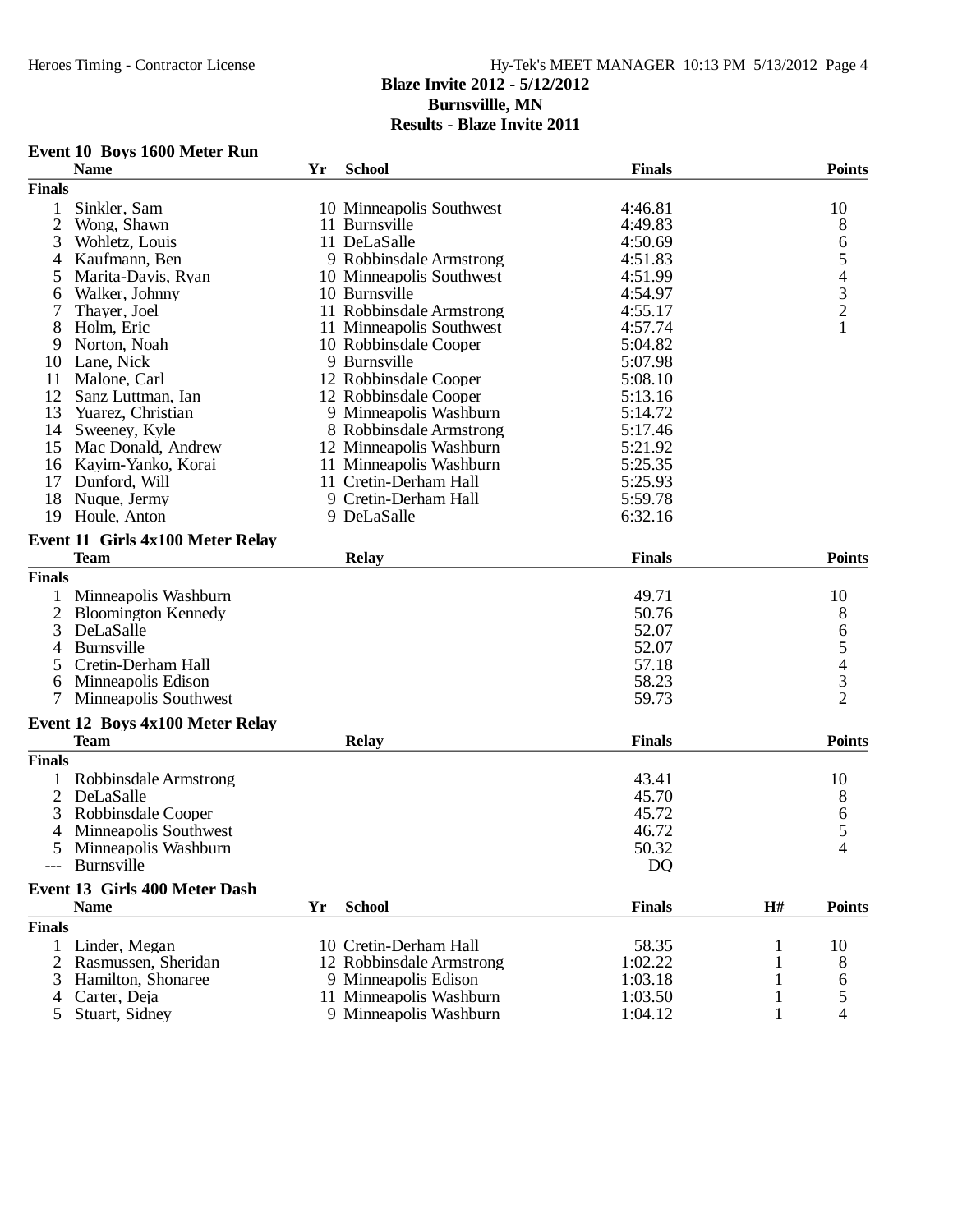## Hy-Tek's MEET MANAGER 10:13 PM 5/13/2012 Page 5

## **Blaze Invite 2012 - 5/12/2012**

**Burnsvillle, MN**

|               | Finals  (Event 13 Girls 400 Meter Dash)                    |    |                          |               |                                                   |                                                 |
|---------------|------------------------------------------------------------|----|--------------------------|---------------|---------------------------------------------------|-------------------------------------------------|
|               | <b>Name</b>                                                | Yr | <b>School</b>            | <b>Finals</b> | H#                                                | <b>Points</b>                                   |
| 6             | Slvia, Carmen                                              |    | Minneapolis Washburn     | 1:04.32       | $\mathbf{1}$                                      | 3                                               |
|               | Burciaga, Tania                                            |    | 9 Burnsville             | 1:04.58       | $\overline{c}$                                    |                                                 |
| 8             | Griffin, Kate                                              |    | 11 Burnsville            | 1:05.24       | $\,1$                                             | $\frac{2}{1}$                                   |
| 9             | Evans, Ellie                                               |    | 11 Robbinsdale Cooper    | 1:05.79       |                                                   |                                                 |
| 10            | Shaw, Marian                                               |    | 9 DeLaSalle              | 1:07.47       |                                                   |                                                 |
| 11            | Willford, Ella                                             |    | 9 Minneapolis Southwest  | 1:08.10       |                                                   |                                                 |
| 12            | Momanyi, Beulah                                            |    | 12 Robbinsdale Cooper    | 1:08.55       | $\begin{array}{c}\n2 \\ 2 \\ 2 \\ 2\n\end{array}$ |                                                 |
| 13            | Alampi, Paise                                              |    | Minneapolis Southwest    | 1:08.82       |                                                   |                                                 |
|               | 14 Lowry, Jennifer                                         |    | 9 Robbinsdale Armstrong  | 1:09.07       | $\,1\,$                                           |                                                 |
|               | 15 Reed, Tyra                                              |    | 9 Bloomington Kennedy    | 1:09.21       | 3                                                 |                                                 |
|               | 16 Kelash, Lilia                                           |    | 9 DeLaSalle              | 1:11.20       |                                                   |                                                 |
| 17            | Tincher, Nicole                                            |    | 9 Bloomington Kennedy    | 1:11.24       |                                                   |                                                 |
| 18            | Flores-Castellanos, Jhoseline                              |    | 9 Robbinsdale Cooper     | 1:11.82       | $\begin{array}{c} 3 \\ 3 \\ 3 \end{array}$        |                                                 |
| 19            | Haugen, Lia                                                |    | 11 DeLaSalle             | 1:12.24       |                                                   |                                                 |
| 20            | Lindgren, Krista                                           |    | 11 Bloomington Kennedy   | 1:14.23       | 3                                                 |                                                 |
|               | Event 14 Boys 400 Meter Dash                               |    |                          |               |                                                   |                                                 |
|               | <b>Name</b>                                                | Yr | <b>School</b>            | <b>Finals</b> | H#                                                | <b>Points</b>                                   |
| <b>Finals</b> |                                                            |    |                          |               |                                                   |                                                 |
| 1             | Jamison, John                                              |    | 12 Minneapolis Southwest | 53.78         | 1                                                 | 10                                              |
| 2             | Jones, Zack                                                |    | 10 Burnsville            | 53.80         | 1                                                 | 8                                               |
| 3             | Mahmoud, Mohamed                                           |    | 11 Burnsville            | 54.45         | 1                                                 | 6                                               |
| 4             | Rogers, Alex                                               |    | 12 Robbinsdale Armstrong | 54.48         | $\overline{c}$                                    |                                                 |
| 5             | Akerson, Andrew                                            |    | 11 Minneapolis Southwest | 54.55         | $\overline{c}$                                    | $\begin{array}{c} 5 \\ 4 \\ 3 \\ 2 \end{array}$ |
| 6             | Williams, Anthony                                          |    | 10 Burnsville            | 54.56         | $\overline{c}$                                    |                                                 |
| 7             | Koskela, Lenzel                                            |    | 11 Robbinsdale Cooper    | 54.79         | $\mathbf{1}$                                      |                                                 |
| 8             | Aye, Aaron                                                 |    | 10 Minneapolis Washburn  | 55.72         | $\overline{c}$                                    | $\mathbf{1}$                                    |
| 9             | Kalejaiye, Lukman                                          |    | 11 Robbinsdale Cooper    | 55.91         | $\overline{c}$                                    |                                                 |
| 10            | Bokku, Haysam                                              |    | 9 Robbinsdale Cooper     | 56.47         | $\mathbf 1$                                       |                                                 |
| 11            | Suel, Peter                                                |    | 10 Cretin-Derham Hall    | 56.87         |                                                   |                                                 |
| 12            | Vannavong, Anuuke                                          |    | 11 DeLaSalle             | 59.18         | $\frac{2}{3}$                                     |                                                 |
| 13            | Clark, D'Xavier                                            |    | Robbinsdale Armstrong    | 59.41         |                                                   |                                                 |
| 14            | Martin, Kane                                               |    | 9 Robbinsdale Armstrong  | 59.62         | $\frac{2}{3}$                                     |                                                 |
| 15            | Thompson, Talonzale                                        |    | 11 Minneapolis Edison    | 59.65         |                                                   |                                                 |
| 16            | Adamle, Tony                                               |    | 9 Cretin-Derham Hall     | 1:00.73       | 3                                                 |                                                 |
| 17            | Sankaran, Austin                                           |    | 10 DeLaSalle             | 1:01.48       | 3                                                 |                                                 |
|               | Event 41 Girls 4x100 Meter Relay JUNIOR HIGH               |    |                          |               |                                                   |                                                 |
|               | <b>Team</b>                                                |    | <b>Relay</b>             | <b>Finals</b> |                                                   |                                                 |
| <b>Finals</b> |                                                            |    |                          |               |                                                   |                                                 |
| 1             | Minneapolis Washburn                                       |    | B                        | 54.25         |                                                   |                                                 |
| 2             | Burnsville                                                 |    |                          | 54.87         |                                                   |                                                 |
| 3             | Minneapolis Washburn                                       |    | $\mathbf C$              | 58.79         |                                                   |                                                 |
|               | Minneapolis Washburn                                       |    |                          | 1:03.13       |                                                   |                                                 |
|               |                                                            |    |                          |               |                                                   |                                                 |
|               | Event 42 Boys 4x100 Meter Relay JUNIOR HIGH<br><b>Team</b> |    | <b>Relay</b>             | <b>Finals</b> |                                                   |                                                 |
| <b>Finals</b> |                                                            |    |                          |               |                                                   |                                                 |
|               |                                                            |    |                          |               |                                                   |                                                 |
|               | 1 Burnsville                                               |    |                          | 50.27         |                                                   |                                                 |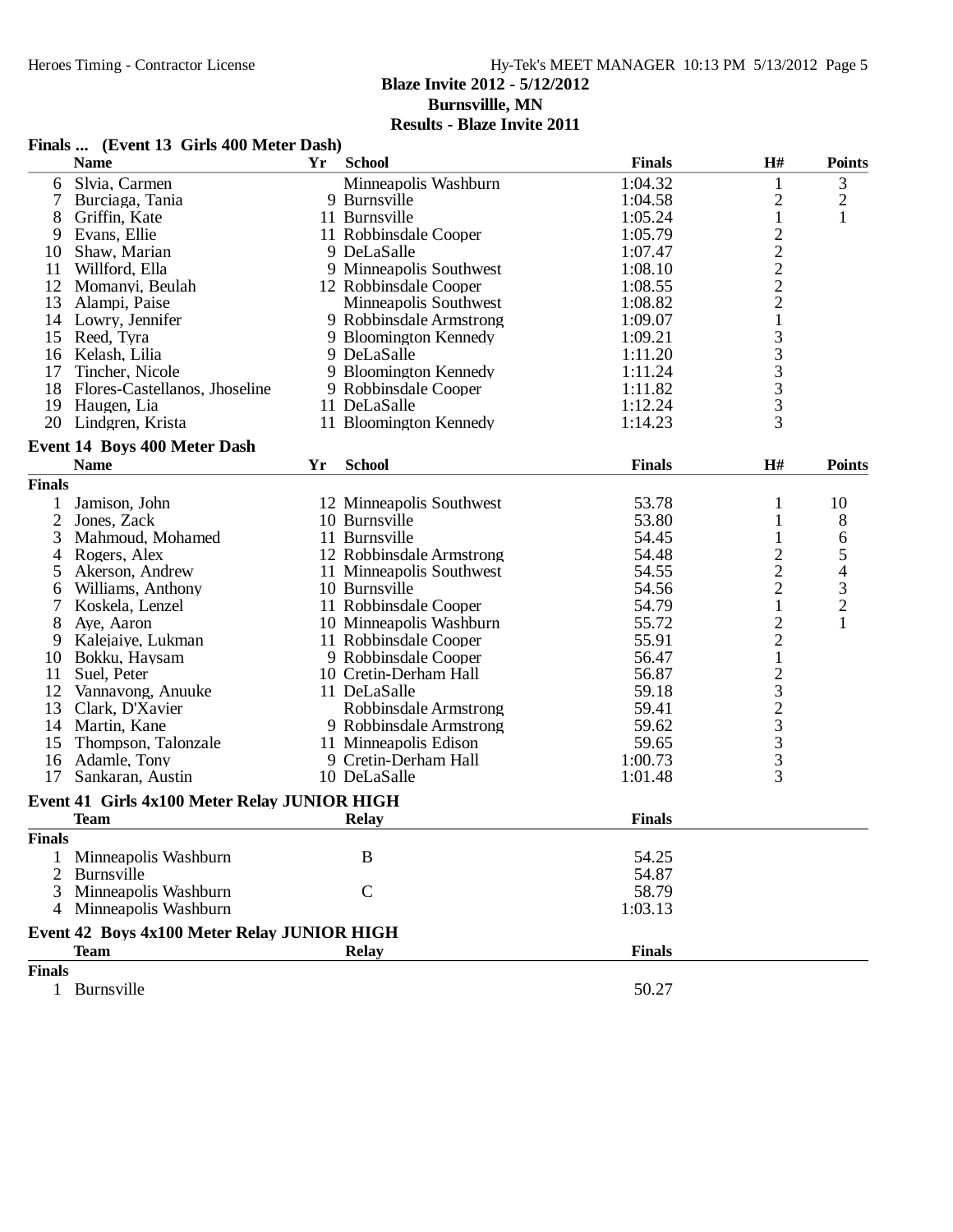|                | <b>Event 5 Girls 100 Meter Dash</b>                   |    |                          |               |                                            |                                                 |
|----------------|-------------------------------------------------------|----|--------------------------|---------------|--------------------------------------------|-------------------------------------------------|
|                | <b>Name</b>                                           | Yr | <b>School</b>            | <b>Finals</b> |                                            | <b>Points</b>                                   |
| <b>Finals</b>  |                                                       |    |                          |               |                                            |                                                 |
|                | 1 Linder, Megan                                       |    | 10 Cretin-Derham Hall    | 12.82         |                                            | 10                                              |
| 2              | Smith, August                                         |    | 9 Minneapolis Southwest  | 13.02         |                                            | 8                                               |
| 3              | Ricks, Trayonna                                       |    | 10 Minneapolis Washburn  | 13.13         |                                            | 6                                               |
| 4              | Kesseh, Erica                                         |    | 10 Burnsville            | 13.17         |                                            |                                                 |
| 5              | DeVaughn, Audrey                                      |    | 11 Minneapolis Washburn  | 13.23         |                                            | $\begin{array}{c} 5 \\ 4 \\ 3 \\ 2 \end{array}$ |
| 6              | Kollie, Kormassa                                      |    | 9 Robbinsdale Cooper     | 13.52         |                                            |                                                 |
| 7              | Carter, Deja                                          |    | 11 Minneapolis Washburn  | 13.58         |                                            |                                                 |
| 8              | Karneh, Margretta                                     |    | 12 Robbinsdale Armstrong | 13.81         |                                            | $\mathbf{1}$                                    |
|                | <b>Event 6 Boys 100 Meter Dash</b>                    |    |                          |               |                                            |                                                 |
|                | <b>Name</b>                                           | Yr | <b>School</b>            | <b>Finals</b> |                                            | <b>Points</b>                                   |
| <b>Finals</b>  |                                                       |    |                          |               |                                            |                                                 |
| 1              | Ash, Tommy                                            |    | 11 Robbinsdale Armstrong | 11.22         |                                            | 10                                              |
| $\overline{2}$ |                                                       |    |                          | 11.41         |                                            |                                                 |
|                | Anderson, Denzel                                      |    | 12 Robbinsdale Armstrong |               |                                            | 8                                               |
| 3              | Gillies, Ben                                          |    | 11 Burnsville            | 11.51         |                                            | $\frac{6}{5}$                                   |
| 4              | Funches, DeAngelo                                     |    | 9 Cretin-Derham Hall     | 11.62         |                                            |                                                 |
| 5              | Jamison, John                                         |    | 12 Minneapolis Southwest | 11.74         |                                            | $\begin{array}{c} 4 \\ 3 \\ 2 \end{array}$      |
| 6              | Chantara, Alex                                        |    | 11 Burnsville            | 11.81         |                                            |                                                 |
| 7              | Banham, Blake                                         |    | 10 Cretin-Derham Hall    | 11.90         |                                            |                                                 |
| 8              | Williams, Jason                                       |    | 11 Minneapolis Washburn  | 12.02         |                                            |                                                 |
|                | Event 15 Girls 300 Meter Hurdles                      |    |                          |               |                                            |                                                 |
|                | <b>Name</b>                                           | Yr | <b>School</b>            | <b>Finals</b> | H#                                         | <b>Points</b>                                   |
| <b>Finals</b>  |                                                       |    |                          |               |                                            |                                                 |
| 1              | Taylor, Jeannie                                       |    | 12 Burnsville            | 48.25         | 1                                          | 10                                              |
| $\overline{c}$ | Turner, Averi                                         |    | 10 Minneapolis Southwest | 49.98         | 1                                          | 8                                               |
| 3              | Bernish, Catherine                                    |    | 9 Cretin-Derham Hall     | 52.05         | 1                                          | 6                                               |
| 4              | Futterer, Anna                                        |    | 10 DeLaSalle             | 52.43         |                                            | 5                                               |
| 5              | Burt, Monica                                          |    | 9 Burnsville             | 52.95         | $\overline{c}$                             | $\overline{\mathcal{L}}$                        |
| 6              | Hamilton, Shonaree                                    |    | 9 Minneapolis Edison     | 53.01         | 1                                          |                                                 |
|                | Muraoka, Clare                                        |    | 9 Cretin-Derham Hall     | 53.56         | $\overline{c}$                             | $\begin{array}{c} 3 \\ 2 \\ 1 \end{array}$      |
| 8              | Mercedis, Mercedis                                    |    | <b>Burnsville</b>        | 53.82         | $\,1$                                      |                                                 |
| 9              | Andersen, Marissa                                     |    | 10 Robbinsdale Armstrong | 54.21         |                                            |                                                 |
| 10             | Stolis, Elizabeth                                     |    | 10 Robbinsdale Armstrong | 55.15         |                                            |                                                 |
| 11             | Koboske, Corin                                        |    | 11 Minneapolis Washburn  | 55.34         |                                            |                                                 |
| 12             | Peterson, Elizabeth                                   |    | 11 Minneapolis Washburn  | 55.83         | $\frac{2}{2}$ $\frac{2}{2}$ $\frac{2}{2}$  |                                                 |
| 13             | Fritz, Hana                                           |    | 9 DeLaSalle              | 56.66         |                                            |                                                 |
| 14             | Verbeten, Madeline                                    |    | 12 Robbinsdale Armstrong | 56.91         |                                            |                                                 |
|                | 15 Podewils, Kat                                      |    | 9 DeLaSalle              | 57.33         |                                            |                                                 |
|                |                                                       |    | 9 Cretin-Derham Hall     | 58.28         | $\begin{array}{c} 3 \\ 3 \\ 3 \end{array}$ |                                                 |
|                | 16 Hughes, Maureen                                    |    | 9 Minneapolis Edison     |               |                                            |                                                 |
| 17             | Ford, LaToya                                          |    |                          | 59.43         |                                            |                                                 |
|                | 18 Humphrey, Ashley                                   |    | 12 Bloomington Kennedy   | 59.63         | 3<br>$\overline{3}$                        |                                                 |
| 19             | Day, Sophie                                           |    | Minneapolis Washburn     | 1:03.02       |                                            |                                                 |
|                | <b>Event 16 Boys 300 Meter Hurdles</b><br><b>Name</b> | Yr | <b>School</b>            | <b>Finals</b> | H#                                         | <b>Points</b>                                   |
|                |                                                       |    |                          |               |                                            |                                                 |
| <b>Finals</b>  |                                                       |    |                          |               |                                            |                                                 |
| $\mathbf{1}$   | Huus, Jordan                                          |    | 12 Burnsville            | 41.40         | 1                                          | 10                                              |
|                | 2 Herkenhoff, Andrew                                  |    | 11 Burnsville            | 42.09         | 1                                          | 8                                               |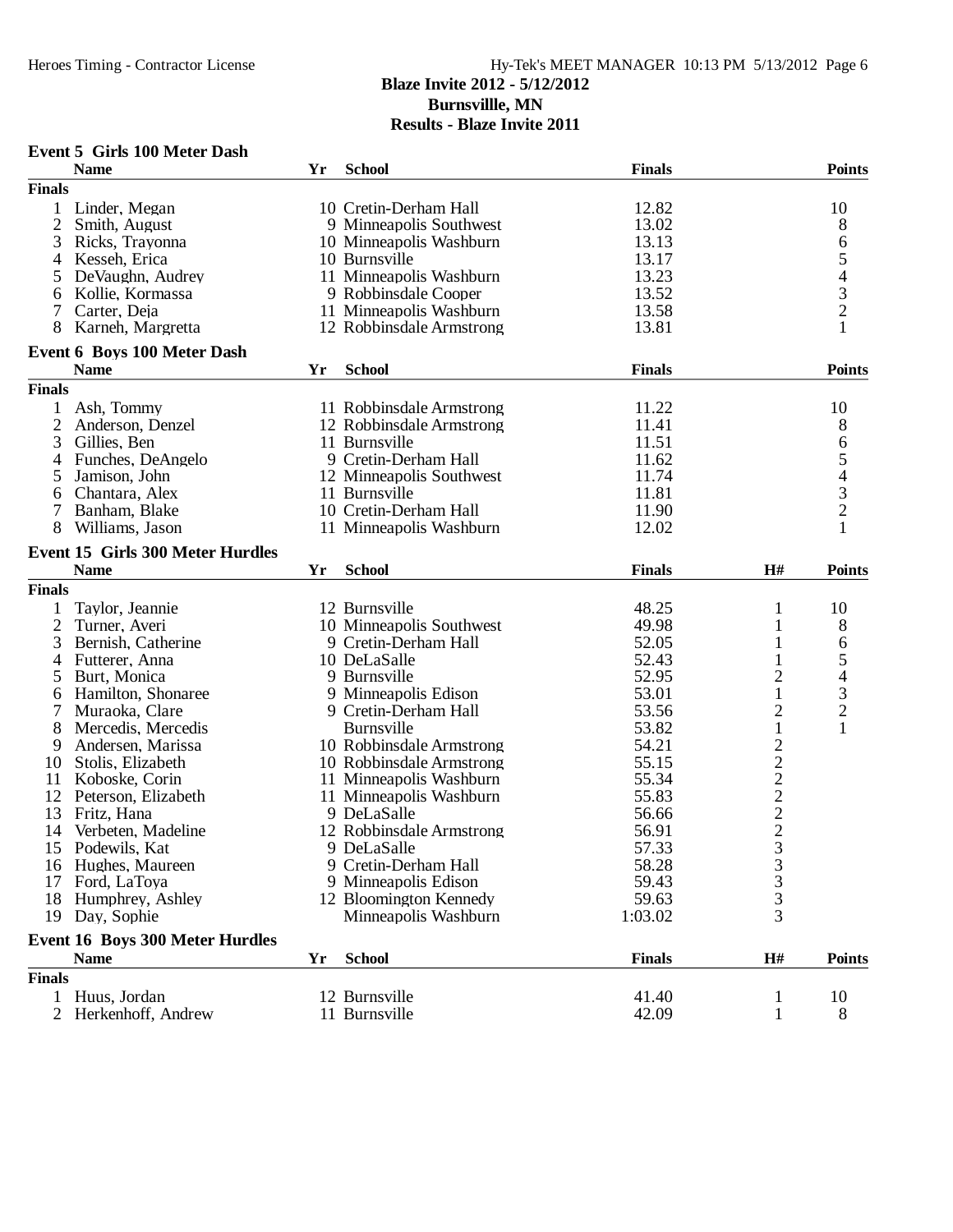**Burnsvillle, MN**

|                | Finals  (Event 16 Boys 300 Meter Hurdles) |      |                          |               |                         |                                       |
|----------------|-------------------------------------------|------|--------------------------|---------------|-------------------------|---------------------------------------|
|                | <b>Name</b>                               | Yr 1 | <b>School</b>            | <b>Finals</b> | H#                      | <b>Points</b>                         |
| 3              | Hallman, Jalen                            |      | 10 Cretin-Derham Hall    | 42.51         | $\mathbf{1}$            | 6                                     |
| $\overline{4}$ | Bonniwell, Steven                         |      | 12 Minneapolis Southwest | 42.52         | 1                       | 5                                     |
| 5              | Shelpley, Brett                           |      | 9 Burnsville             | 43.24         | 1                       | 4                                     |
| 6              | Turner, Maurice                           |      | 11 Minneapolis Washburn  | 43.42         | $\overline{c}$          |                                       |
|                | Thayer, Jeremiah                          |      | 11 Robbinsdale Armstrong | 45.30         | $\mathbf{1}$            | $\frac{3}{2}$                         |
| 8              | Lucas, Josh                               |      | 10 Robbinsdale Armstrong | 46.60         | $\overline{\mathbf{c}}$ | 1                                     |
| 9              | Bakkenheck, Lucas                         |      | 10 Robbinsdale Armstrong | 46.81         |                         |                                       |
| 10             | Wilson, Grant                             |      | 11 Minneapolis Southwest | 49.26         | $\frac{2}{2}$           |                                       |
| 11             | Fitzgerald, Connor                        |      | 9 Cretin-Derham Hall     | 50.86         |                         |                                       |
|                | <b>Event 17 Girls 800 Meter Run</b>       |      |                          |               |                         |                                       |
|                | <b>Name</b>                               | Yr   | <b>School</b>            | <b>Finals</b> |                         | <b>Points</b>                         |
| <b>Finals</b>  |                                           |      |                          |               |                         |                                       |
| 1              | Hett, Vivian                              |      | 10 Burnsville            | 2:19.62       |                         | 10                                    |
| $\mathfrak{2}$ | Cabak, Melissa                            |      | 12 Robbinsdale Armstrong | 2:23.01       |                         | 8                                     |
| 3              | Gross, Cathleen                           |      | 12 Robbinsdale Armstrong | 2:28.16       |                         | 65432                                 |
| 4              | Koch, Jane                                |      | 9 Burnsville             | 2:29.80       |                         |                                       |
| 5              | Conlon, Sarah                             |      | 8 Bloomington Kennedy    | 2:30.51       |                         |                                       |
| 6              | Bohler, Laurie                            |      | Robbinsdale Cooper       | 2:33.73       |                         |                                       |
|                | Counihan, Abby                            |      | 10 Minneapolis Southwest | 2:34.08       |                         |                                       |
| 8              | White, Greta                              |      | 9 Minneapolis Washburn   | 2:37.54       |                         | $\mathbf{1}$                          |
| 9              | Christensen, Maya                         |      | 11 Minneapolis Washburn  | 2:38.75       |                         |                                       |
| 10             | Kessler, Natalie                          |      | 11 Robbinsdale Cooper    | 2:42.64       |                         |                                       |
| 11             | Grace, Mary                               |      | 10 Minneapolis Southwest | 2:45.04       |                         |                                       |
| 12             | Calvin, Autumn                            |      | 9 Burnsville             | 2:47.81       |                         |                                       |
| 13             | Crofoot, Kelsey                           |      | 12 Robbinsdale Cooper    | 2:48.05       |                         |                                       |
| 14             | James, Danielle                           |      | 9 Bloomington Kennedy    | 2:50.69       |                         |                                       |
| 15             | Erickson, Leah                            |      | 11 Bloomington Kennedy   | 2:52.60       |                         |                                       |
| 16             | Franzen, Lucy                             |      | 9 Cretin-Derham Hall     | 2:52.85       |                         |                                       |
| 17             | Eliason, Emily                            |      | 10 DeLaSalle             | 2:59.68       |                         |                                       |
|                | <b>Event 18 Boys 800 Meter Run</b>        |      |                          |               |                         |                                       |
|                | <b>Name</b>                               | Yr   | <b>School</b>            | <b>Finals</b> |                         | <b>Points</b>                         |
| <b>Finals</b>  |                                           |      |                          |               |                         |                                       |
|                | Froehlich, Joey                           |      | 11 Minneapolis Washburn  | 2:06.87       |                         | 10                                    |
| 2              | Comer, Nathan                             |      | 10 Robbinsdale Armstrong | 2:09.10       |                         | 8                                     |
| 3              | Brinkman, Andrew                          |      | 10 Burnsville            | 2:09.61       |                         | $\begin{array}{c} 6 \\ 5 \end{array}$ |
| 4              | Brown, Mitch                              |      | 11 Burnsville            | 2:10.12       |                         |                                       |
|                | Sallen, Nicholas                          |      | 11 Robbinsdale Cooper    | 2:10.34       |                         | $\overline{\mathcal{A}}$              |
| 6              | Schonewill, Tyler                         |      | 10 Burnsville            | 2:12.45       |                         | $\mathfrak{Z}$                        |
|                | DeVaughn, Nathan                          |      | 12 Minneapolis Southwest | 2:15.14       |                         | $\overline{c}$                        |
| 8              | McGillivary, Andrew                       |      | 11 Minneapolis Southwest | 2:16.20       |                         | $\mathbf{1}$                          |
| 9              | Malone, Carl                              |      | 12 Robbinsdale Cooper    | 2:17.07       |                         |                                       |
| 10             | Olson, Andrew                             |      | 12 Minneapolis Southwest | 2:18.45       |                         |                                       |
| 11             | Hollins, Malik                            |      | 10 Minneapolis Edison    | 2:19.80       |                         |                                       |
| 12             | Nguyen, Tim                               |      | 9 Robbinsdale Cooper     | 2:21.78       |                         |                                       |
| 13             | Hill, Tim                                 |      | 9 Robbinsdale Armstrong  | 2:21.83       |                         |                                       |
| 14             | Cabak, Jon                                |      | 9 Robbinsdale Armstrong  | 2:23.03       |                         |                                       |
| 15             | Schleicher, Alec                          |      | 9 Minneapolis Washburn   | 2:28.66       |                         |                                       |
| 16             | Zastrow, Will                             |      | 9 Cretin-Derham Hall     | 2:33.51       |                         |                                       |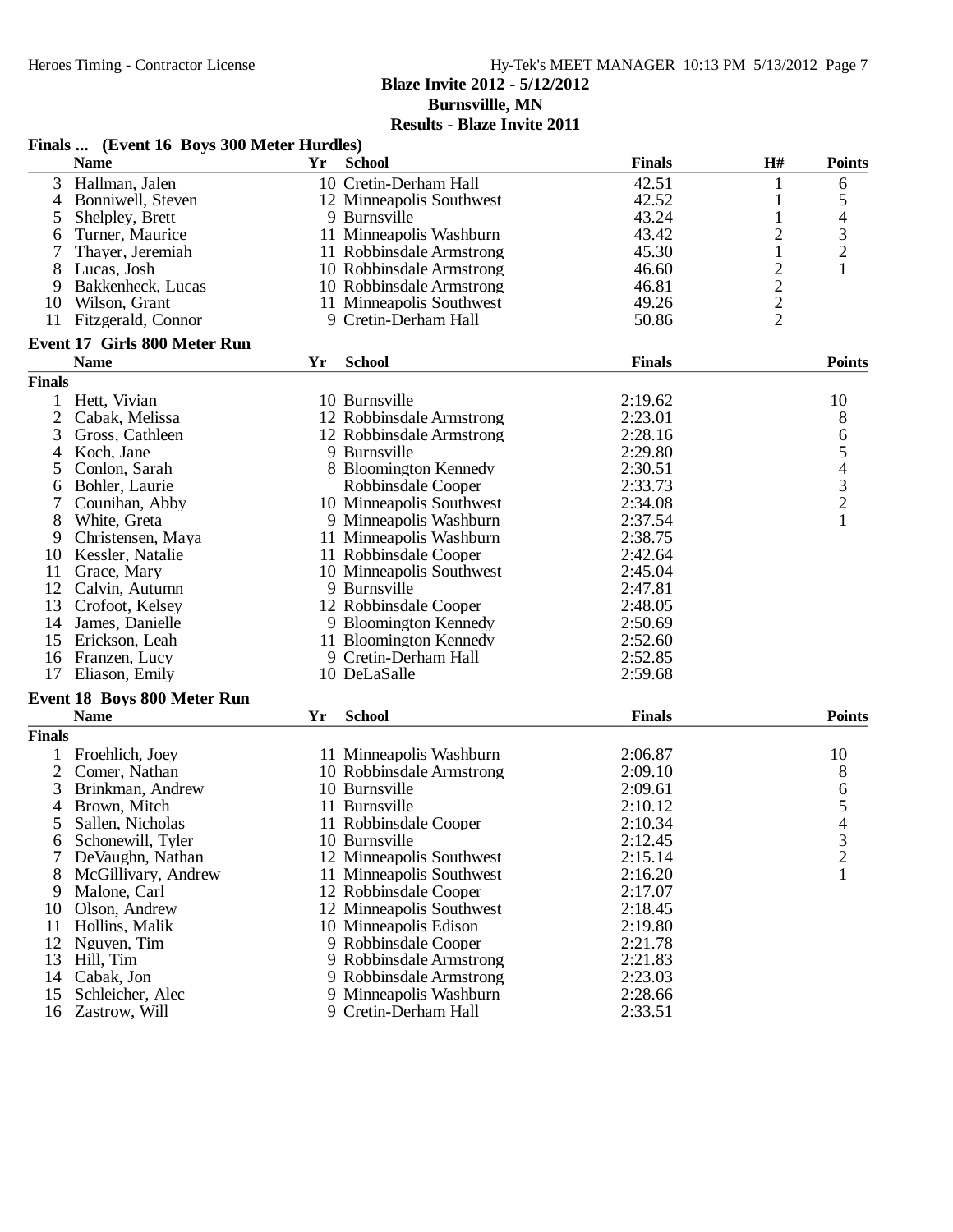# Heroes Timing - Contractor License Hy-Tek's MEET MANAGER 10:13 PM 5/13/2012 Page 8

## **Blaze Invite 2012 - 5/12/2012 Burnsvillle, MN Results - Blaze Invite 2011**

|                | Finals  (Event 18 Boys 800 Meter Run) |    |                            |               |                         |                |
|----------------|---------------------------------------|----|----------------------------|---------------|-------------------------|----------------|
|                | <b>Name</b>                           | Yr | <b>School</b>              | <b>Finals</b> |                         | <b>Points</b>  |
| 17             | Riesgraf, Bennett                     |    | 9 Cretin-Derham Hall       | 2:44.30       |                         |                |
| 18             | Smith, William                        |    | 11 Minneapolis Edison      | 2:53.13       |                         |                |
|                | <b>Event 19 Girls 200 Meter Dash</b>  |    |                            |               |                         |                |
|                | <b>Name</b>                           | Yr | <b>School</b>              | <b>Finals</b> | H#                      | <b>Points</b>  |
| <b>Finals</b>  |                                       |    |                            |               |                         |                |
|                |                                       |    |                            |               |                         |                |
| 1              | Linder, Megan                         |    | 10 Cretin-Derham Hall      | 25.61         | 1                       | 10             |
| 2              | Kaine, Dustlynn                       |    | 12 Robbinsdale Armstrong   | 25.95         | 1                       | 8              |
| 3              | Bell, Kensha                          |    | <b>Bloomington Kennedy</b> | 26.62         | 2                       | 6              |
| 4              | Kuplic, Maddie                        |    | 11 Burnsville              | 26.73         | 1                       | 5              |
| 5              | Bunce, Selvi                          |    | 9 Burnsville               | 27.08         | $\overline{c}$          | $rac{4}{3}$    |
| 6              | Croce, Ellie                          |    | 10 Minneapolis Washburn    | 27.09         | $\mathbf{1}$            |                |
|                | Woods, Naja                           |    | 10 Minneapolis Southwest   | 27.29         | $\overline{c}$          | $\overline{c}$ |
| 8              | Enderle, Holly                        |    | 9 Robbinsdale Armstrong    | 28.20         | $\mathbf{1}$            | $\mathbf{1}$   |
| 9              | Neequaye, Nikki                       |    | 9 Bloomington Kennedy      | 28.27         | $\overline{c}$          |                |
| 10             | Wagner, Cramen                        |    | Minneapolis Washburn       | 28.50         | $\,1$                   |                |
| 11             | O'Brien, Meg                          |    | 9 Burnsville               | 28.62         |                         |                |
| 12             | Toney, Taylor                         |    | 9 DeLaSalle                | 28.68         |                         |                |
| 13             | Harris, Samantha                      |    | 10 DeLaSalle               | 28.80         |                         |                |
| 14             | Whiting, Dakota                       |    | 10 Minneapolis Washburn    | 29.02         |                         |                |
| 15             | Wells, Alante                         |    | 11 Minneapolis Edison      | 29.07         |                         |                |
| 16             | Karneh, Margretta                     |    | 12 Robbinsdale Armstrong   | 29.11         | 2332223333              |                |
| 17             | Leahy, Ellen                          |    | 9 DeLaSalle                | 29.55         |                         |                |
| 18             | Ford, LaToya                          |    | 9 Minneapolis Edison       | 30.82         |                         |                |
| 19             | Tincher, Nicole                       |    | 9 Bloomington Kennedy      | 31.33         |                         |                |
| 20             | Nyouen, Marthaline                    |    | Robbinsdale Cooper         | 32.24         |                         |                |
| 21             | Haala, Cecilia                        |    | 9 Cretin-Derham Hall       | 32.35         |                         |                |
|                | Event 20 Boys 200 Meter Dash          |    |                            |               |                         |                |
|                | <b>Name</b>                           | Yr | <b>School</b>              | <b>Finals</b> | H#                      | <b>Points</b>  |
| <b>Finals</b>  |                                       |    |                            |               |                         |                |
|                | Queenan, Ryan                         |    | 11 Robbinsdale Armstrong   | 22.95         | 1                       | 10             |
| $\overline{2}$ | Carter, LaQuan                        |    | 10 Minneapolis Washburn    | 23.28         | 1                       | 8              |
| 3              | Brooks, Pilgrim                       |    | 11 Robbinsdale Cooper      | 23.79         | 1                       | 6              |
| 4              | Ash, Tommy                            |    | 11 Robbinsdale Armstrong   | 23.81         | 1                       | 5              |
| 5              | Ray, Al-Jareau                        |    | 9 Minneapolis Southwest    | 24.20         | 2                       | 4              |
| 6              | Banham, Blake                         |    | 10 Cretin-Derham Hall      | 24.77         | 1                       | 3              |
| 7              | Tolbert, Robertlee                    |    | 10 Robbinsdale Cooper      | 24.77         | $\overline{c}$          | $\overline{c}$ |
| 8              | Westbrooks, Barrett                   |    | 11 Burnsville              | 24.94         | $\overline{2}$          | 1              |
| 9              | bennke, Chris                         |    | Burnsville                 | 24.97         | $\overline{\mathbf{c}}$ |                |
| 10             | Daniels, Marc                         |    | 10 Minneapolis Southwest   | 25.18         | 3                       |                |
| 11             | Siemers, Andre                        |    | 11 Burnsville              | 25.21         | 1                       |                |
| 12             | silva, Carlos                         |    | Minneapolis Washburn       | 25.28         |                         |                |
| 13             | Suel, Peter                           |    | 10 Cretin-Derham Hall      | 25.75         |                         |                |
| 14             | Thompson, Talonzale                   |    | 11 Minneapolis Edison      | 25.96         | $\frac{2}{3}$           |                |
| 15             | Easter, Liem                          |    | 10 Minneapolis Washburn    | 26.08         | $\mathbf{1}$            |                |
| 16             | Mahoney, Ryan                         |    | 11 Cretin-Derham Hall      | 26.88         |                         |                |
| 17             | Boucha, Jake                          |    | DeLaSalle                  | 26.99         | $\frac{3}{3}$           |                |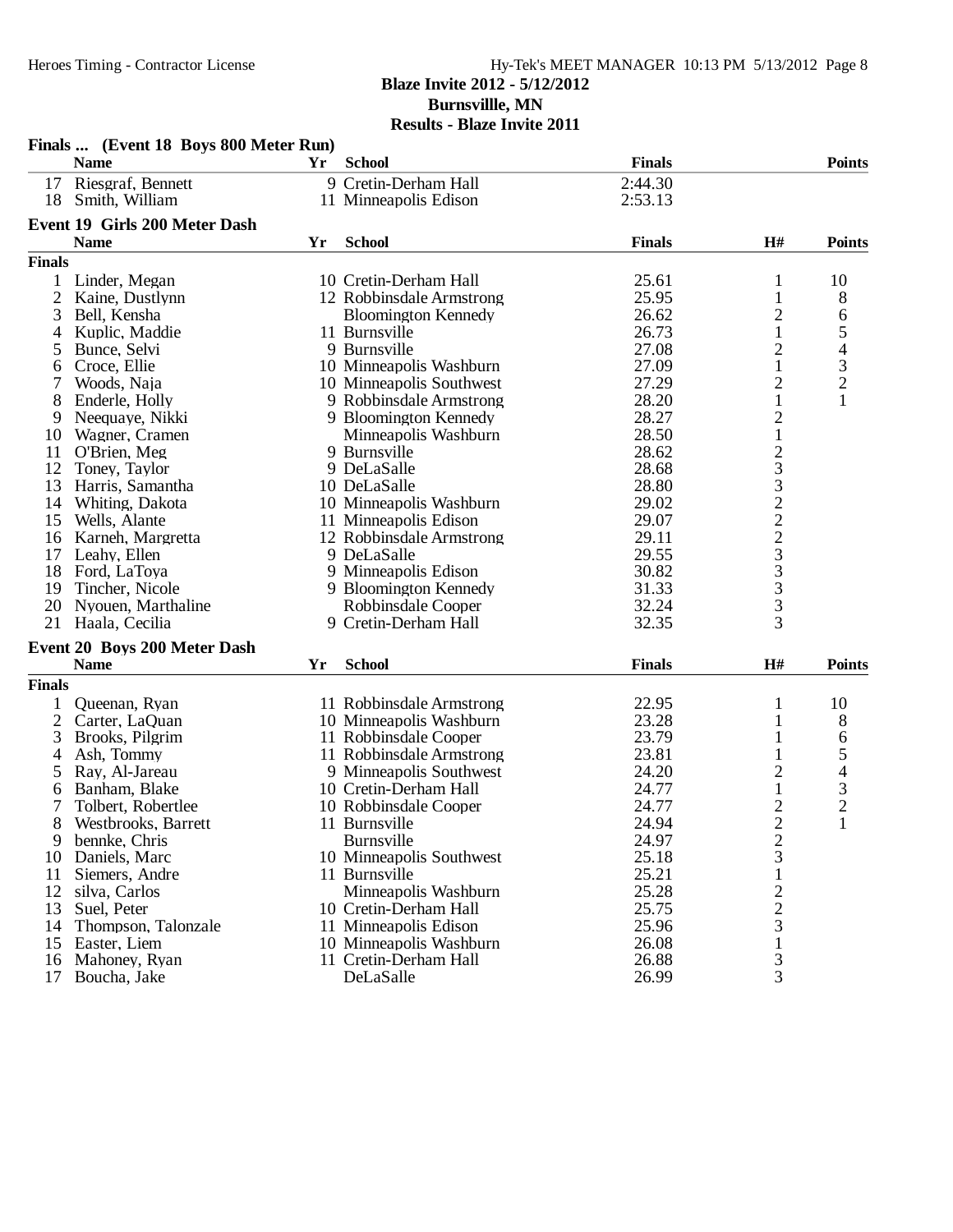| <b>Name</b><br><b>School</b><br><b>Finals</b><br><b>Points</b><br>Yr<br><b>Finals</b><br>1 Lane, Marissa<br>12 Burnsville<br>12:47.28<br>10<br>2<br>10 Bloomington Kennedy<br>12:57.45<br>8<br>Cameron, Kathleen<br>3<br>13:02.53<br>6<br>Bleskachek, McKinley<br>12 Minneapolis Washburn<br>$\begin{array}{c} 5 \\ 4 \\ 3 \\ 2 \end{array}$<br>13:02.91<br>Curry, Morgan<br>8 Bloomington Kennedy<br>4<br>13:34.87<br>5<br>Allgood, Taylor<br>10 Bloomington Kennedy<br>9 Burnsville<br>Adams, Jayna<br>13:56.99<br>6<br>11 Burnsville<br>7<br>Wasilenski, Katrina<br>13:58.46<br>$\mathbf{1}$<br>9 Minneapolis Washburn<br>8<br>Lothrop, Alexandria<br>14:40.02<br>9<br>St Clair, Holly<br>9 Minneapolis Washburn<br>16:08.10<br>Event 22 Boys 3200 Meter Run<br><b>School</b><br><b>Points</b><br><b>Name</b><br>Yr<br><b>Finals</b><br><b>Finals</b><br>10<br>1<br>O'Brien, Cole<br>12 Burnsville<br>9:41.43<br>2<br>8<br>12 Burnsville<br>Salan, Abdul<br>9:43.60<br>6<br>10 Burnsville<br>3<br>Ahmed, Ali<br>9:59.54<br>$\begin{array}{c} 5 \\ 4 \\ 3 \\ 2 \end{array}$<br>4<br>Cretin-Derham Hall<br>10:02.54<br>McDermott, Jacob<br>5<br>Knowlton, Austin<br>11 Minneapolis Southwest<br>10:08.06<br>Stimson, Ronnie<br>12 Minneapolis Southwest<br>10:09.46<br>6<br>7<br>11 DeLaSalle<br>Billig, Neal<br>10:20.07<br>8<br>Metzdorff, Peter<br>12 Minneapolis Southwest<br>10:39.90<br>9<br>Donovan, Martin<br>8 Minneapolis Washburn<br>10:43.92<br>11:03.54<br>10 Hill, Tim<br>9 Robbinsdale Armstrong<br>Brecheisen, Justin<br>9 Robbinsdale Armstrong<br>11:20.28<br>11<br>12<br>Covert, Chris<br>9 Minneapolis Washburn<br>11:40.07<br>13<br>Cabak, Jon<br>9 Robbinsdale Armstrong<br>11:57.23<br>14 Podewils, Nate<br>9 DeLaSalle<br>12:40.85<br>Event 23 Girls 4x400 Meter Relay<br><b>Team</b><br><b>Finals</b><br><b>Points</b><br><b>Relay</b><br><b>Finals</b><br>Robbinsdale Armstrong<br>4:13.50<br>10<br>$\overline{2}$<br>8<br>Minneapolis Washburn<br>4:17.20<br>Burnsville<br>4:20.37<br>3<br>6<br>5<br>Minneapolis Southwest<br>4:23.06<br>4<br>4<br>5<br><b>Bloomington Kennedy</b><br>4:51.98<br>Event 24 Boys 4x400 Meter Relay<br><b>Relay</b><br><b>Points</b><br><b>Finals</b><br>Team<br><b>Finals</b><br>1 Burnsville<br>3:35.29<br>10<br>2 Robbinsdale Armstrong<br>3:42.50<br>8<br>6<br>3<br><b>Minneapolis Southwest</b><br>3:42.62<br>5<br>4 Minneapolis Washburn<br>4:04.57<br><b>Event 25 Girls Shot Put</b><br><b>Finals</b><br><b>Name</b><br><b>School</b><br><b>Points</b><br>Yr<br><b>Finals</b><br>36-02.00<br>Thompson, LaTeeka<br>12 Burnsville<br>10<br>$\mathbf{1}$ | <b>Event 21 Girls 3200 Meter Run</b> |  |  |
|-----------------------------------------------------------------------------------------------------------------------------------------------------------------------------------------------------------------------------------------------------------------------------------------------------------------------------------------------------------------------------------------------------------------------------------------------------------------------------------------------------------------------------------------------------------------------------------------------------------------------------------------------------------------------------------------------------------------------------------------------------------------------------------------------------------------------------------------------------------------------------------------------------------------------------------------------------------------------------------------------------------------------------------------------------------------------------------------------------------------------------------------------------------------------------------------------------------------------------------------------------------------------------------------------------------------------------------------------------------------------------------------------------------------------------------------------------------------------------------------------------------------------------------------------------------------------------------------------------------------------------------------------------------------------------------------------------------------------------------------------------------------------------------------------------------------------------------------------------------------------------------------------------------------------------------------------------------------------------------------------------------------------------------------------------------------------------------------------------------------------------------------------------------------------------------------------------------------------------------------------------------------------------------------------------------------------------------------------------------------------------------------------------------------------------------------------------------------------------------------------------------------------------------------------------------------------------------------------------------------------|--------------------------------------|--|--|
|                                                                                                                                                                                                                                                                                                                                                                                                                                                                                                                                                                                                                                                                                                                                                                                                                                                                                                                                                                                                                                                                                                                                                                                                                                                                                                                                                                                                                                                                                                                                                                                                                                                                                                                                                                                                                                                                                                                                                                                                                                                                                                                                                                                                                                                                                                                                                                                                                                                                                                                                                                                                                       |                                      |  |  |
|                                                                                                                                                                                                                                                                                                                                                                                                                                                                                                                                                                                                                                                                                                                                                                                                                                                                                                                                                                                                                                                                                                                                                                                                                                                                                                                                                                                                                                                                                                                                                                                                                                                                                                                                                                                                                                                                                                                                                                                                                                                                                                                                                                                                                                                                                                                                                                                                                                                                                                                                                                                                                       |                                      |  |  |
|                                                                                                                                                                                                                                                                                                                                                                                                                                                                                                                                                                                                                                                                                                                                                                                                                                                                                                                                                                                                                                                                                                                                                                                                                                                                                                                                                                                                                                                                                                                                                                                                                                                                                                                                                                                                                                                                                                                                                                                                                                                                                                                                                                                                                                                                                                                                                                                                                                                                                                                                                                                                                       |                                      |  |  |
|                                                                                                                                                                                                                                                                                                                                                                                                                                                                                                                                                                                                                                                                                                                                                                                                                                                                                                                                                                                                                                                                                                                                                                                                                                                                                                                                                                                                                                                                                                                                                                                                                                                                                                                                                                                                                                                                                                                                                                                                                                                                                                                                                                                                                                                                                                                                                                                                                                                                                                                                                                                                                       |                                      |  |  |
|                                                                                                                                                                                                                                                                                                                                                                                                                                                                                                                                                                                                                                                                                                                                                                                                                                                                                                                                                                                                                                                                                                                                                                                                                                                                                                                                                                                                                                                                                                                                                                                                                                                                                                                                                                                                                                                                                                                                                                                                                                                                                                                                                                                                                                                                                                                                                                                                                                                                                                                                                                                                                       |                                      |  |  |
|                                                                                                                                                                                                                                                                                                                                                                                                                                                                                                                                                                                                                                                                                                                                                                                                                                                                                                                                                                                                                                                                                                                                                                                                                                                                                                                                                                                                                                                                                                                                                                                                                                                                                                                                                                                                                                                                                                                                                                                                                                                                                                                                                                                                                                                                                                                                                                                                                                                                                                                                                                                                                       |                                      |  |  |
|                                                                                                                                                                                                                                                                                                                                                                                                                                                                                                                                                                                                                                                                                                                                                                                                                                                                                                                                                                                                                                                                                                                                                                                                                                                                                                                                                                                                                                                                                                                                                                                                                                                                                                                                                                                                                                                                                                                                                                                                                                                                                                                                                                                                                                                                                                                                                                                                                                                                                                                                                                                                                       |                                      |  |  |
|                                                                                                                                                                                                                                                                                                                                                                                                                                                                                                                                                                                                                                                                                                                                                                                                                                                                                                                                                                                                                                                                                                                                                                                                                                                                                                                                                                                                                                                                                                                                                                                                                                                                                                                                                                                                                                                                                                                                                                                                                                                                                                                                                                                                                                                                                                                                                                                                                                                                                                                                                                                                                       |                                      |  |  |
|                                                                                                                                                                                                                                                                                                                                                                                                                                                                                                                                                                                                                                                                                                                                                                                                                                                                                                                                                                                                                                                                                                                                                                                                                                                                                                                                                                                                                                                                                                                                                                                                                                                                                                                                                                                                                                                                                                                                                                                                                                                                                                                                                                                                                                                                                                                                                                                                                                                                                                                                                                                                                       |                                      |  |  |
|                                                                                                                                                                                                                                                                                                                                                                                                                                                                                                                                                                                                                                                                                                                                                                                                                                                                                                                                                                                                                                                                                                                                                                                                                                                                                                                                                                                                                                                                                                                                                                                                                                                                                                                                                                                                                                                                                                                                                                                                                                                                                                                                                                                                                                                                                                                                                                                                                                                                                                                                                                                                                       |                                      |  |  |
|                                                                                                                                                                                                                                                                                                                                                                                                                                                                                                                                                                                                                                                                                                                                                                                                                                                                                                                                                                                                                                                                                                                                                                                                                                                                                                                                                                                                                                                                                                                                                                                                                                                                                                                                                                                                                                                                                                                                                                                                                                                                                                                                                                                                                                                                                                                                                                                                                                                                                                                                                                                                                       |                                      |  |  |
|                                                                                                                                                                                                                                                                                                                                                                                                                                                                                                                                                                                                                                                                                                                                                                                                                                                                                                                                                                                                                                                                                                                                                                                                                                                                                                                                                                                                                                                                                                                                                                                                                                                                                                                                                                                                                                                                                                                                                                                                                                                                                                                                                                                                                                                                                                                                                                                                                                                                                                                                                                                                                       |                                      |  |  |
|                                                                                                                                                                                                                                                                                                                                                                                                                                                                                                                                                                                                                                                                                                                                                                                                                                                                                                                                                                                                                                                                                                                                                                                                                                                                                                                                                                                                                                                                                                                                                                                                                                                                                                                                                                                                                                                                                                                                                                                                                                                                                                                                                                                                                                                                                                                                                                                                                                                                                                                                                                                                                       |                                      |  |  |
|                                                                                                                                                                                                                                                                                                                                                                                                                                                                                                                                                                                                                                                                                                                                                                                                                                                                                                                                                                                                                                                                                                                                                                                                                                                                                                                                                                                                                                                                                                                                                                                                                                                                                                                                                                                                                                                                                                                                                                                                                                                                                                                                                                                                                                                                                                                                                                                                                                                                                                                                                                                                                       |                                      |  |  |
|                                                                                                                                                                                                                                                                                                                                                                                                                                                                                                                                                                                                                                                                                                                                                                                                                                                                                                                                                                                                                                                                                                                                                                                                                                                                                                                                                                                                                                                                                                                                                                                                                                                                                                                                                                                                                                                                                                                                                                                                                                                                                                                                                                                                                                                                                                                                                                                                                                                                                                                                                                                                                       |                                      |  |  |
|                                                                                                                                                                                                                                                                                                                                                                                                                                                                                                                                                                                                                                                                                                                                                                                                                                                                                                                                                                                                                                                                                                                                                                                                                                                                                                                                                                                                                                                                                                                                                                                                                                                                                                                                                                                                                                                                                                                                                                                                                                                                                                                                                                                                                                                                                                                                                                                                                                                                                                                                                                                                                       |                                      |  |  |
|                                                                                                                                                                                                                                                                                                                                                                                                                                                                                                                                                                                                                                                                                                                                                                                                                                                                                                                                                                                                                                                                                                                                                                                                                                                                                                                                                                                                                                                                                                                                                                                                                                                                                                                                                                                                                                                                                                                                                                                                                                                                                                                                                                                                                                                                                                                                                                                                                                                                                                                                                                                                                       |                                      |  |  |
|                                                                                                                                                                                                                                                                                                                                                                                                                                                                                                                                                                                                                                                                                                                                                                                                                                                                                                                                                                                                                                                                                                                                                                                                                                                                                                                                                                                                                                                                                                                                                                                                                                                                                                                                                                                                                                                                                                                                                                                                                                                                                                                                                                                                                                                                                                                                                                                                                                                                                                                                                                                                                       |                                      |  |  |
|                                                                                                                                                                                                                                                                                                                                                                                                                                                                                                                                                                                                                                                                                                                                                                                                                                                                                                                                                                                                                                                                                                                                                                                                                                                                                                                                                                                                                                                                                                                                                                                                                                                                                                                                                                                                                                                                                                                                                                                                                                                                                                                                                                                                                                                                                                                                                                                                                                                                                                                                                                                                                       |                                      |  |  |
|                                                                                                                                                                                                                                                                                                                                                                                                                                                                                                                                                                                                                                                                                                                                                                                                                                                                                                                                                                                                                                                                                                                                                                                                                                                                                                                                                                                                                                                                                                                                                                                                                                                                                                                                                                                                                                                                                                                                                                                                                                                                                                                                                                                                                                                                                                                                                                                                                                                                                                                                                                                                                       |                                      |  |  |
|                                                                                                                                                                                                                                                                                                                                                                                                                                                                                                                                                                                                                                                                                                                                                                                                                                                                                                                                                                                                                                                                                                                                                                                                                                                                                                                                                                                                                                                                                                                                                                                                                                                                                                                                                                                                                                                                                                                                                                                                                                                                                                                                                                                                                                                                                                                                                                                                                                                                                                                                                                                                                       |                                      |  |  |
|                                                                                                                                                                                                                                                                                                                                                                                                                                                                                                                                                                                                                                                                                                                                                                                                                                                                                                                                                                                                                                                                                                                                                                                                                                                                                                                                                                                                                                                                                                                                                                                                                                                                                                                                                                                                                                                                                                                                                                                                                                                                                                                                                                                                                                                                                                                                                                                                                                                                                                                                                                                                                       |                                      |  |  |
|                                                                                                                                                                                                                                                                                                                                                                                                                                                                                                                                                                                                                                                                                                                                                                                                                                                                                                                                                                                                                                                                                                                                                                                                                                                                                                                                                                                                                                                                                                                                                                                                                                                                                                                                                                                                                                                                                                                                                                                                                                                                                                                                                                                                                                                                                                                                                                                                                                                                                                                                                                                                                       |                                      |  |  |
|                                                                                                                                                                                                                                                                                                                                                                                                                                                                                                                                                                                                                                                                                                                                                                                                                                                                                                                                                                                                                                                                                                                                                                                                                                                                                                                                                                                                                                                                                                                                                                                                                                                                                                                                                                                                                                                                                                                                                                                                                                                                                                                                                                                                                                                                                                                                                                                                                                                                                                                                                                                                                       |                                      |  |  |
|                                                                                                                                                                                                                                                                                                                                                                                                                                                                                                                                                                                                                                                                                                                                                                                                                                                                                                                                                                                                                                                                                                                                                                                                                                                                                                                                                                                                                                                                                                                                                                                                                                                                                                                                                                                                                                                                                                                                                                                                                                                                                                                                                                                                                                                                                                                                                                                                                                                                                                                                                                                                                       |                                      |  |  |
|                                                                                                                                                                                                                                                                                                                                                                                                                                                                                                                                                                                                                                                                                                                                                                                                                                                                                                                                                                                                                                                                                                                                                                                                                                                                                                                                                                                                                                                                                                                                                                                                                                                                                                                                                                                                                                                                                                                                                                                                                                                                                                                                                                                                                                                                                                                                                                                                                                                                                                                                                                                                                       |                                      |  |  |
|                                                                                                                                                                                                                                                                                                                                                                                                                                                                                                                                                                                                                                                                                                                                                                                                                                                                                                                                                                                                                                                                                                                                                                                                                                                                                                                                                                                                                                                                                                                                                                                                                                                                                                                                                                                                                                                                                                                                                                                                                                                                                                                                                                                                                                                                                                                                                                                                                                                                                                                                                                                                                       |                                      |  |  |
|                                                                                                                                                                                                                                                                                                                                                                                                                                                                                                                                                                                                                                                                                                                                                                                                                                                                                                                                                                                                                                                                                                                                                                                                                                                                                                                                                                                                                                                                                                                                                                                                                                                                                                                                                                                                                                                                                                                                                                                                                                                                                                                                                                                                                                                                                                                                                                                                                                                                                                                                                                                                                       |                                      |  |  |
|                                                                                                                                                                                                                                                                                                                                                                                                                                                                                                                                                                                                                                                                                                                                                                                                                                                                                                                                                                                                                                                                                                                                                                                                                                                                                                                                                                                                                                                                                                                                                                                                                                                                                                                                                                                                                                                                                                                                                                                                                                                                                                                                                                                                                                                                                                                                                                                                                                                                                                                                                                                                                       |                                      |  |  |
|                                                                                                                                                                                                                                                                                                                                                                                                                                                                                                                                                                                                                                                                                                                                                                                                                                                                                                                                                                                                                                                                                                                                                                                                                                                                                                                                                                                                                                                                                                                                                                                                                                                                                                                                                                                                                                                                                                                                                                                                                                                                                                                                                                                                                                                                                                                                                                                                                                                                                                                                                                                                                       |                                      |  |  |
|                                                                                                                                                                                                                                                                                                                                                                                                                                                                                                                                                                                                                                                                                                                                                                                                                                                                                                                                                                                                                                                                                                                                                                                                                                                                                                                                                                                                                                                                                                                                                                                                                                                                                                                                                                                                                                                                                                                                                                                                                                                                                                                                                                                                                                                                                                                                                                                                                                                                                                                                                                                                                       |                                      |  |  |
|                                                                                                                                                                                                                                                                                                                                                                                                                                                                                                                                                                                                                                                                                                                                                                                                                                                                                                                                                                                                                                                                                                                                                                                                                                                                                                                                                                                                                                                                                                                                                                                                                                                                                                                                                                                                                                                                                                                                                                                                                                                                                                                                                                                                                                                                                                                                                                                                                                                                                                                                                                                                                       |                                      |  |  |
|                                                                                                                                                                                                                                                                                                                                                                                                                                                                                                                                                                                                                                                                                                                                                                                                                                                                                                                                                                                                                                                                                                                                                                                                                                                                                                                                                                                                                                                                                                                                                                                                                                                                                                                                                                                                                                                                                                                                                                                                                                                                                                                                                                                                                                                                                                                                                                                                                                                                                                                                                                                                                       |                                      |  |  |
|                                                                                                                                                                                                                                                                                                                                                                                                                                                                                                                                                                                                                                                                                                                                                                                                                                                                                                                                                                                                                                                                                                                                                                                                                                                                                                                                                                                                                                                                                                                                                                                                                                                                                                                                                                                                                                                                                                                                                                                                                                                                                                                                                                                                                                                                                                                                                                                                                                                                                                                                                                                                                       |                                      |  |  |
|                                                                                                                                                                                                                                                                                                                                                                                                                                                                                                                                                                                                                                                                                                                                                                                                                                                                                                                                                                                                                                                                                                                                                                                                                                                                                                                                                                                                                                                                                                                                                                                                                                                                                                                                                                                                                                                                                                                                                                                                                                                                                                                                                                                                                                                                                                                                                                                                                                                                                                                                                                                                                       |                                      |  |  |
|                                                                                                                                                                                                                                                                                                                                                                                                                                                                                                                                                                                                                                                                                                                                                                                                                                                                                                                                                                                                                                                                                                                                                                                                                                                                                                                                                                                                                                                                                                                                                                                                                                                                                                                                                                                                                                                                                                                                                                                                                                                                                                                                                                                                                                                                                                                                                                                                                                                                                                                                                                                                                       |                                      |  |  |
|                                                                                                                                                                                                                                                                                                                                                                                                                                                                                                                                                                                                                                                                                                                                                                                                                                                                                                                                                                                                                                                                                                                                                                                                                                                                                                                                                                                                                                                                                                                                                                                                                                                                                                                                                                                                                                                                                                                                                                                                                                                                                                                                                                                                                                                                                                                                                                                                                                                                                                                                                                                                                       |                                      |  |  |
|                                                                                                                                                                                                                                                                                                                                                                                                                                                                                                                                                                                                                                                                                                                                                                                                                                                                                                                                                                                                                                                                                                                                                                                                                                                                                                                                                                                                                                                                                                                                                                                                                                                                                                                                                                                                                                                                                                                                                                                                                                                                                                                                                                                                                                                                                                                                                                                                                                                                                                                                                                                                                       |                                      |  |  |
|                                                                                                                                                                                                                                                                                                                                                                                                                                                                                                                                                                                                                                                                                                                                                                                                                                                                                                                                                                                                                                                                                                                                                                                                                                                                                                                                                                                                                                                                                                                                                                                                                                                                                                                                                                                                                                                                                                                                                                                                                                                                                                                                                                                                                                                                                                                                                                                                                                                                                                                                                                                                                       |                                      |  |  |
|                                                                                                                                                                                                                                                                                                                                                                                                                                                                                                                                                                                                                                                                                                                                                                                                                                                                                                                                                                                                                                                                                                                                                                                                                                                                                                                                                                                                                                                                                                                                                                                                                                                                                                                                                                                                                                                                                                                                                                                                                                                                                                                                                                                                                                                                                                                                                                                                                                                                                                                                                                                                                       |                                      |  |  |
|                                                                                                                                                                                                                                                                                                                                                                                                                                                                                                                                                                                                                                                                                                                                                                                                                                                                                                                                                                                                                                                                                                                                                                                                                                                                                                                                                                                                                                                                                                                                                                                                                                                                                                                                                                                                                                                                                                                                                                                                                                                                                                                                                                                                                                                                                                                                                                                                                                                                                                                                                                                                                       |                                      |  |  |
|                                                                                                                                                                                                                                                                                                                                                                                                                                                                                                                                                                                                                                                                                                                                                                                                                                                                                                                                                                                                                                                                                                                                                                                                                                                                                                                                                                                                                                                                                                                                                                                                                                                                                                                                                                                                                                                                                                                                                                                                                                                                                                                                                                                                                                                                                                                                                                                                                                                                                                                                                                                                                       |                                      |  |  |
|                                                                                                                                                                                                                                                                                                                                                                                                                                                                                                                                                                                                                                                                                                                                                                                                                                                                                                                                                                                                                                                                                                                                                                                                                                                                                                                                                                                                                                                                                                                                                                                                                                                                                                                                                                                                                                                                                                                                                                                                                                                                                                                                                                                                                                                                                                                                                                                                                                                                                                                                                                                                                       |                                      |  |  |
|                                                                                                                                                                                                                                                                                                                                                                                                                                                                                                                                                                                                                                                                                                                                                                                                                                                                                                                                                                                                                                                                                                                                                                                                                                                                                                                                                                                                                                                                                                                                                                                                                                                                                                                                                                                                                                                                                                                                                                                                                                                                                                                                                                                                                                                                                                                                                                                                                                                                                                                                                                                                                       |                                      |  |  |
|                                                                                                                                                                                                                                                                                                                                                                                                                                                                                                                                                                                                                                                                                                                                                                                                                                                                                                                                                                                                                                                                                                                                                                                                                                                                                                                                                                                                                                                                                                                                                                                                                                                                                                                                                                                                                                                                                                                                                                                                                                                                                                                                                                                                                                                                                                                                                                                                                                                                                                                                                                                                                       |                                      |  |  |
|                                                                                                                                                                                                                                                                                                                                                                                                                                                                                                                                                                                                                                                                                                                                                                                                                                                                                                                                                                                                                                                                                                                                                                                                                                                                                                                                                                                                                                                                                                                                                                                                                                                                                                                                                                                                                                                                                                                                                                                                                                                                                                                                                                                                                                                                                                                                                                                                                                                                                                                                                                                                                       |                                      |  |  |
|                                                                                                                                                                                                                                                                                                                                                                                                                                                                                                                                                                                                                                                                                                                                                                                                                                                                                                                                                                                                                                                                                                                                                                                                                                                                                                                                                                                                                                                                                                                                                                                                                                                                                                                                                                                                                                                                                                                                                                                                                                                                                                                                                                                                                                                                                                                                                                                                                                                                                                                                                                                                                       |                                      |  |  |
|                                                                                                                                                                                                                                                                                                                                                                                                                                                                                                                                                                                                                                                                                                                                                                                                                                                                                                                                                                                                                                                                                                                                                                                                                                                                                                                                                                                                                                                                                                                                                                                                                                                                                                                                                                                                                                                                                                                                                                                                                                                                                                                                                                                                                                                                                                                                                                                                                                                                                                                                                                                                                       |                                      |  |  |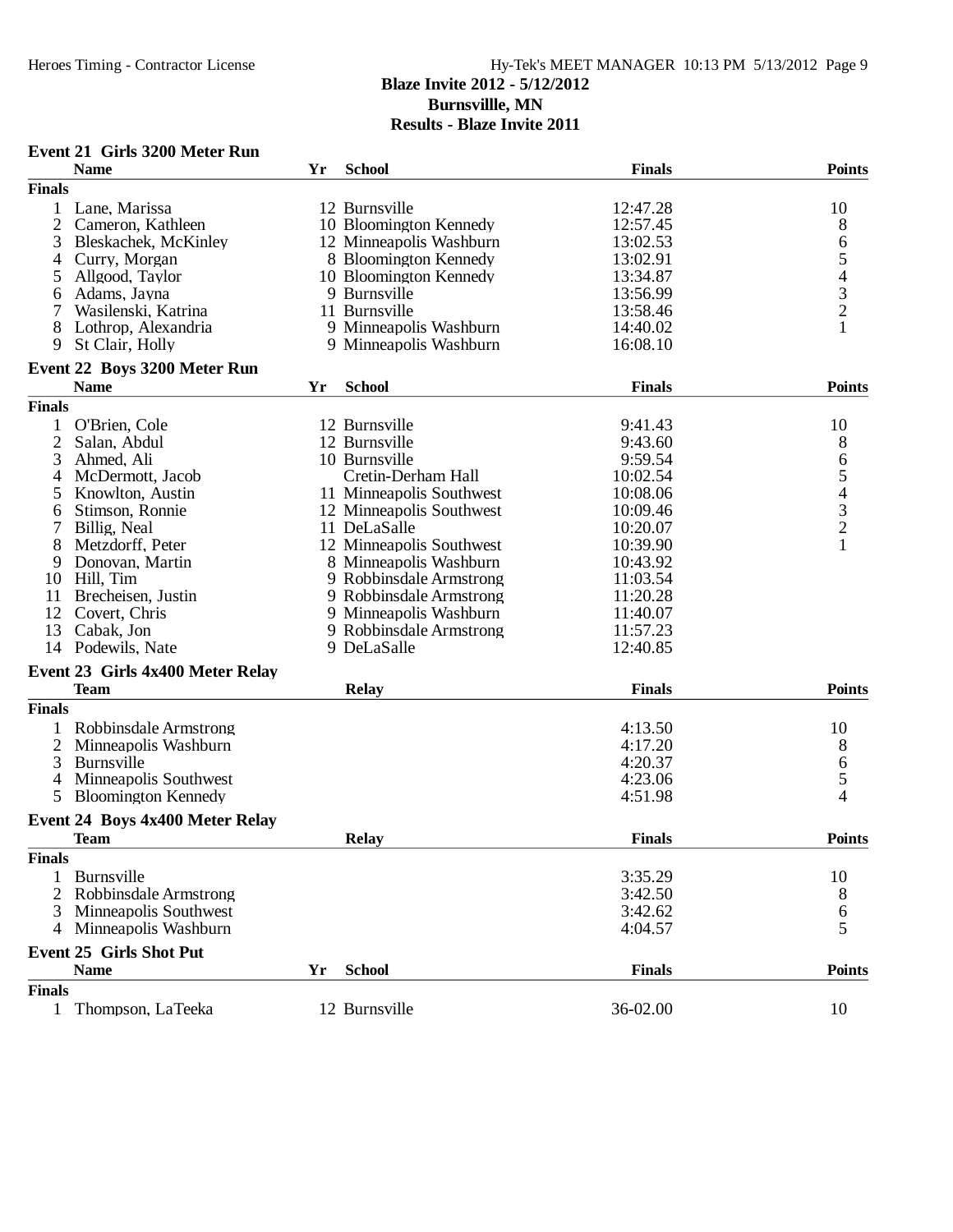#### Hy-Tek's MEET MANAGER 10:13 PM 5/13/2012 Page 10 **Blaze Invite 2012 - 5/12/2012 Burnsvillle, MN**

|                     | Finals  (Event 25 Girls Shot Put) |    |                          |               |                                            |
|---------------------|-----------------------------------|----|--------------------------|---------------|--------------------------------------------|
|                     | <b>Name</b>                       | Yr | <b>School</b>            | <b>Finals</b> | <b>Points</b>                              |
| $\overline{2}$      | Schrank, Rebekka                  |    | 11 Burnsville            | 32-03.00      | 8                                          |
| 3                   | Bryant, Jasmine                   |    | 9 Bloomington Kennedy    | 30-07.00      | 6                                          |
| 4                   | Albert, Adriana                   |    | 9 Robbinsdale Armstrong  | 30-06.00      | $\mathfrak s$                              |
| 5                   | Powell, Reilyn                    |    | 12 Burnsville            | 28-10.00      |                                            |
| 6                   | Lieske, Morgan                    |    | 11 DeLaSalle             | 28-08.00      | $\begin{array}{c} 4 \\ 3 \\ 2 \end{array}$ |
|                     | Davis, Joy                        |    | 9 Bloomington Kennedy    | 28-05.00      |                                            |
| 8                   | Hawkins, Khadeezah                |    | 12 Robbinsdale Cooper    | 28-00.00      | $\mathbf{1}$                               |
| 9                   | Walker-Taylor, Dejahaya           |    | 10 Bloomington Kennedy   | 28-00.00      |                                            |
| 10                  | McGee, Chelsea                    |    | 11 Minneapolis Washburn  | 26-06.00      |                                            |
| 11                  | Marton, Christina                 |    | 11 Minneapolis Washburn  | 26-03.00      |                                            |
| 12                  | Smith, August                     |    | 9 Minneapolis Southwest  | 26-02.00      |                                            |
| 13                  | Tucker, Linnea                    |    | 11 Robbinsdale Armstrong | 25-00.50      |                                            |
| 14                  | Coleman, Zania                    |    | 10 Robbinsdale Cooper    | 23-07.00      |                                            |
| 15                  | Schwie, Helen                     |    | 12 Minneapolis Southwest | 22-11.00      |                                            |
| 16                  | Atuegbu, Adaora                   |    | 9 Cretin-Derham Hall     | 22-10.50      |                                            |
| 17                  | Melby, Charlotte                  |    | 9 DeLaSalle              | 22-05.00      |                                            |
| 18                  | Nordstrom, Maria                  |    | 11 Robbinsdale Cooper    | 22-01.50      |                                            |
| 19                  | Reeve, Emma                       |    | 10 Robbinsdale Armstrong | 21-04.00      |                                            |
| 20                  | Todd, Dani                        |    | 8 Minneapolis Washburn   | 20-11.00      |                                            |
| 21                  | Borman, Annie                     |    | 11 DeLaSalle             | 19-09.00      |                                            |
| 22                  | Bell, Sheron                      |    | 8 Minneapolis Edison     | 18-04.00      |                                            |
|                     | <b>Event 26 Boys Shot Put</b>     |    |                          |               |                                            |
|                     | <b>Name</b>                       | Yr | <b>School</b>            | <b>Finals</b> | <b>Points</b>                              |
| <b>Finals</b>       |                                   |    |                          |               |                                            |
|                     |                                   |    |                          |               | 10                                         |
| 1                   | Bateman, Peter                    |    | 11 Robbinsdale Armstrong | 46-03.00      |                                            |
| $\mathbf{2}$        | Hyland, Samuel                    |    | 11 Robbinsdale Armstrong | 44-05.50      | 8                                          |
| 3                   | Rich, Taj                         |    | 12 Robbinsdale Cooper    | 42-05.00      | 6                                          |
| 4                   | Dolezal, Jacob                    |    | 11 Minneapolis Southwest | 41-06.50      | $\mathfrak s$                              |
| 5                   | Senst, Mark                       |    | 12 Robbinsdale Armstrong | 41-06.00      | $\begin{array}{c} 4 \\ 3 \\ 2 \end{array}$ |
| 6                   | Jamison, Israel                   |    | 10 Minneapolis Southwest | 41-05.50      |                                            |
| 7                   | Olson, Dane                       |    | 12 Burnsville            | 40-10.00      |                                            |
| 8                   | Koskela, Lenzel                   |    | 11 Robbinsdale Cooper    | 40-05.00      | $\mathbf{1}$                               |
| 9                   | Mirs, Jon                         |    | 12 Burnsville            | 39-03.00      |                                            |
| 10                  | Marshall, Shane                   |    | 12 Minneapolis Southwest | 38-07.00      |                                            |
| 11                  | Walker, Cornell                   |    | Robbinsdale Cooper       | 37-08.00      |                                            |
| 12                  | Fahning, Chad                     |    | 11 DeLaSalle             | 37-07.00      |                                            |
| 13                  | Pfiffner, Garrett                 |    | 12 Burnsville            | 37-06.00      |                                            |
| 14                  | Maceo, Henderson                  |    | 11 Minneapolis Washburn  | 32-05.00      |                                            |
| 15                  | Hyneh, Sadrach                    |    | 10 DeLaSalle             | 31-01.00      |                                            |
| 16                  | Street, Davontay                  |    | 10 Minneapolis Edison    | 28-11.50      |                                            |
| 17                  | Shriver, Nick                     |    | 10 DeLaSalle             | 27-00.50      |                                            |
| 18                  | Boncich, Matt                     |    | 9 Cretin-Derham Hall     | 25-05.00      |                                            |
| 19                  | Todd, Christopher                 |    | 10 Minneapolis Washburn  | 25-01.50      |                                            |
| 20                  | Rush, Carleon                     |    | 9 Minneapolis Edison     | 23-07.50      |                                            |
| 21                  | Ibrahim, Arif                     |    | 10 Minneapolis Edison    | 18-06.50      |                                            |
| $---$               | Penson, Ed                        |    | 9 Cretin-Derham Hall     | <b>ND</b>     |                                            |
| $\qquad \qquad - -$ | Roller, Akeem                     |    | 11 Cretin-Derham Hall    | <b>ND</b>     |                                            |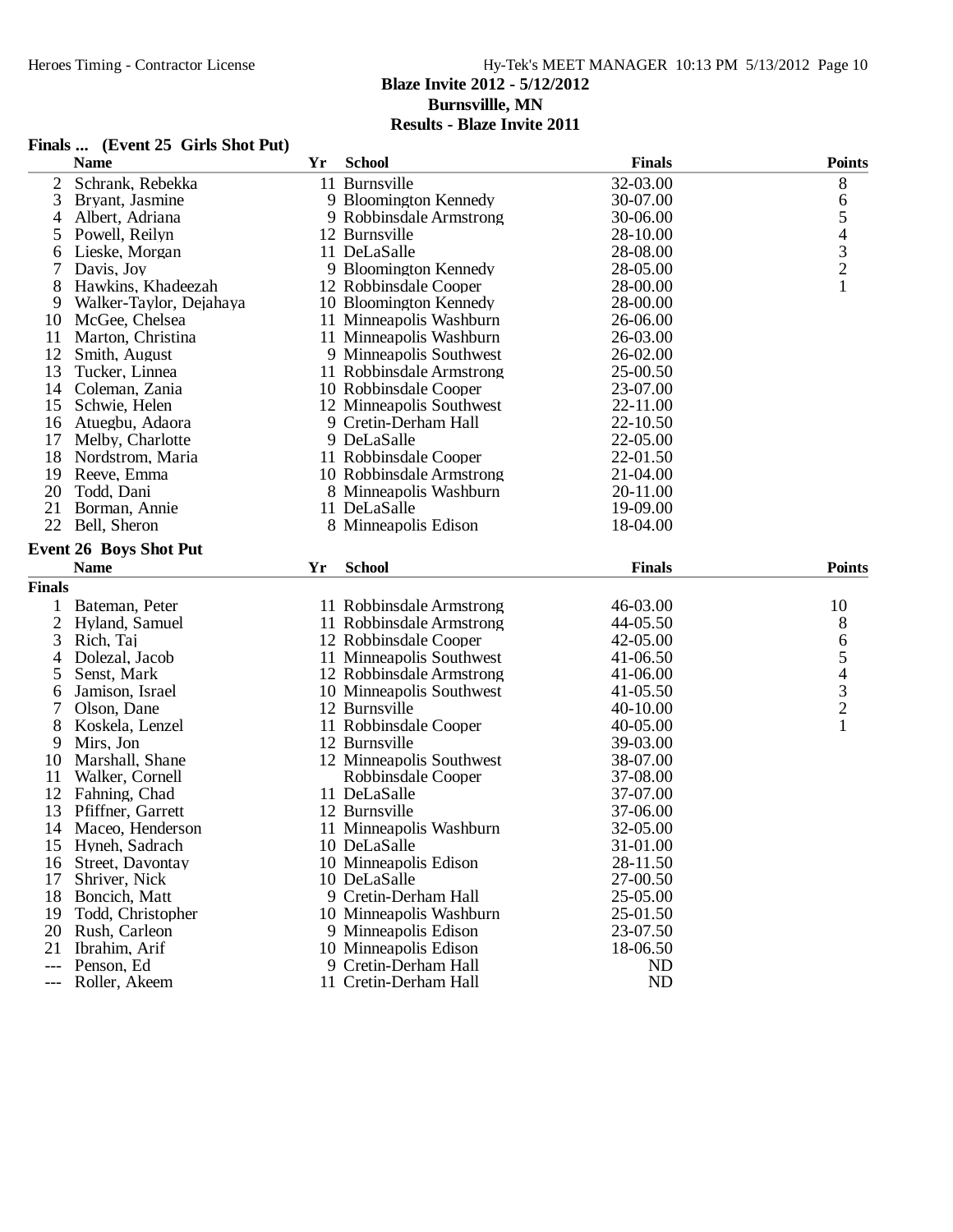#### Heroes Timing - Contractor License Hy-Tek's MEET MANAGER 10:13 PM 5/13/2012 Page 11 **Blaze Invite 2012 - 5/12/2012 Burnsvillle, MN**

| <b>Event 27 Girls Discus Throw</b> |  |  |  |
|------------------------------------|--|--|--|
|------------------------------------|--|--|--|

|                | <b>Name</b>                       | Yr | <b>School</b>            | <b>Finals</b> | <b>Points</b>                              |
|----------------|-----------------------------------|----|--------------------------|---------------|--------------------------------------------|
| <b>Finals</b>  |                                   |    |                          |               |                                            |
| 1              | Thompson, LaTeeka                 |    | 12 Burnsville            | 124-00        | 10                                         |
| $\mathbf{2}$   | Below, Kelly                      |    | 11 Burnsville            | 109-06        | 8                                          |
| 3              | Bryant, Jasmine                   |    | 9 Bloomington Kennedy    | 102-00        | 6                                          |
| 4              | Bachman, Heather                  |    | 12 Bloomington Kennedy   | 101-00        | 5                                          |
| 5              | Tucker, Linnea                    |    | 11 Robbinsdale Armstrong | 95-09         | $\overline{\mathcal{L}}$                   |
| 6              | Hawkins, Khadeezah                |    | 12 Robbinsdale Cooper    | 95-00         |                                            |
| 7              | Albert, Adriana                   |    | 9 Robbinsdale Armstrong  | $93-10$       | $\frac{3}{2}$                              |
| 8              | McGee, Chelsea                    |    | 11 Minneapolis Washburn  | 89-08         | 1                                          |
| 9              | Walker-Taylor, Dejahaya           |    | 10 Bloomington Kennedy   | 89-02         |                                            |
| 10             | Lieske, Morgan                    |    | 11 DeLaSalle             | 79-03         |                                            |
| 11             | Marton, Christina                 |    | 11 Minneapolis Washburn  | 76-08         |                                            |
| 12             | Todd. Dani                        |    | 8 Minneapolis Washburn   | 75-02         |                                            |
| 13             | Nordstrom, Maria                  |    | 11 Robbinsdale Cooper    | 69-01         |                                            |
| 14             | Borman, Annie                     |    | 11 DeLaSalle             | 60-08         |                                            |
| 15             | Reeve, Emma                       |    | 10 Robbinsdale Armstrong | $60 - 02$     |                                            |
|                | 16 Powell, Reilyn                 |    | 12 Burnsville            | 59-03         |                                            |
| 17             | Schwie, Helen                     |    | 12 Minneapolis Southwest | 57-06         |                                            |
| 18             | Ahler, Maryon                     |    | 9 Robbinsdale Cooper     | 52-06         |                                            |
| 19             | Patlan, Sabrina                   |    | 9 DeLaSalle              | 49-06         |                                            |
| 20             | Bell, Sheron                      |    | 8 Minneapolis Edison     | $43 - 11$     |                                            |
| $---$          | Galvin, Claire                    |    | 12 Minneapolis Southwest | <b>ND</b>     |                                            |
|                |                                   |    |                          |               |                                            |
|                | <b>Event 28 Boys Discus Throw</b> |    |                          |               |                                            |
|                | <b>Name</b>                       | Yr | <b>School</b>            | <b>Finals</b> | <b>Points</b>                              |
| <b>Finals</b>  |                                   |    |                          |               |                                            |
| $\mathbf{1}$   | Senst, Mark                       |    | 12 Robbinsdale Armstrong | 144-11        | 10                                         |
| $\mathfrak{2}$ | Seiffert, Sam                     |    | 12 Robbinsdale Armstrong | 134-06        | 8                                          |
| 3              | Kuusisto, Jesse                   |    | 11 Robbinsdale Armstrong | 131-04        | $\sqrt{6}$                                 |
| 4              | Hawkins, Khayvon                  |    | 10 Robbinsdale Cooper    | 128-09        | 5                                          |
| 5              | Dolezal, Jacob                    |    | 11 Minneapolis Southwest | 127-08        |                                            |
| 6              | Marshall, Shane                   |    | 12 Minneapolis Southwest | 121-11        | $\begin{array}{c} 4 \\ 3 \\ 2 \end{array}$ |
| 7              | Fahning, Chad                     |    | 11 DeLaSalle             | 117-08        |                                            |
| 8              | Kucera, Kevin                     |    | 11 Burnsville            | 117-07        | $\mathbf{1}$                               |
| 9              | Thymian, Matthew                  |    | 12 Robbinsdale Cooper    | 108-01        |                                            |
| 10             | Mirs, Jon                         |    | 12 Burnsville            | 103-08        |                                            |
| 11             | Dixon, Tahi                       |    | Burnsville               | 101-00        |                                            |
|                | 12 Maceo, Henderson               |    | 11 Minneapolis Washburn  | 88-06         |                                            |
| 13             | Murray, Robert                    |    | Robbinsdale Cooper       | 80-05         |                                            |
| 14             | Whiterabbit, Ron                  |    | 10 DeLaSalle             | 78-05         |                                            |
| 15             | Hyneh, Sadrach                    |    | 10 DeLaSalle             | 77-09         |                                            |
| 16             | Van Buren, Darryl                 |    | 12 Minneapolis Edison    | 72-09         |                                            |
| 17             | Todd, Christopher                 |    | 10 Minneapolis Washburn  | 66-10         |                                            |
| 18             | Street, Davontay                  |    | 10 Minneapolis Edison    | 59-04         |                                            |
| 19             | Rush, Carleon                     |    | 9 Minneapolis Edison     | 53-06         |                                            |
|                |                                   |    |                          |               |                                            |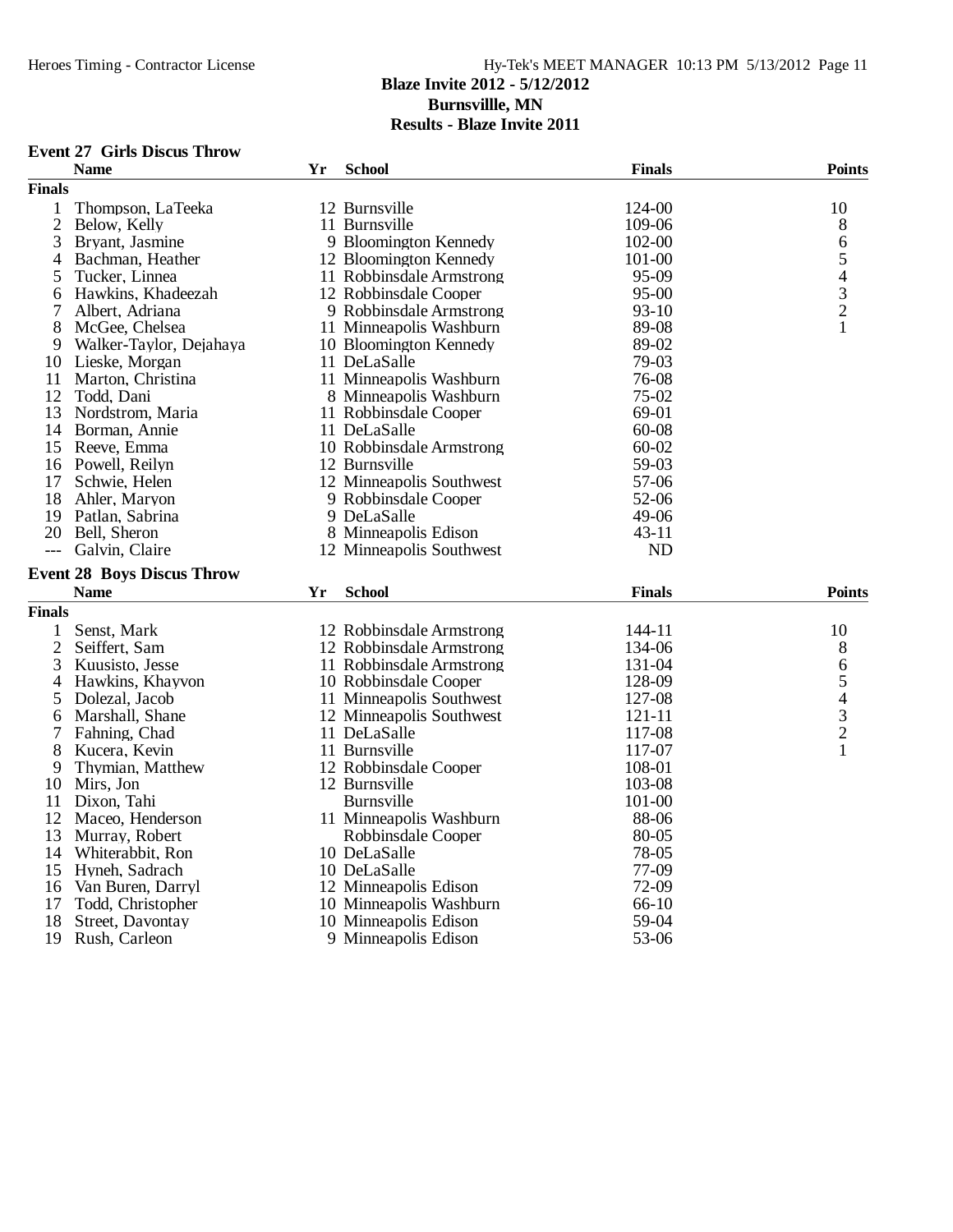**Burnsvillle, MN**

|                | <b>Name</b>                     | Yr | <b>School</b>            | <b>Finals</b> | <b>Points</b>           |
|----------------|---------------------------------|----|--------------------------|---------------|-------------------------|
| <b>Finals</b>  |                                 |    |                          |               |                         |
| 1              | Pashibin, Tatyana               |    | 12 Minneapolis Southwest | 5-04.00       | 10                      |
| $\overline{c}$ | Turner, Averi                   |    | 10 Minneapolis Southwest | 5-02.00       | 8                       |
| 3              | Oberg, Anne                     |    | 12 Burnsville            | $5 - 00.00$   | 6                       |
| 4              | Kersten, Samantha               |    | 11 Minneapolis Washburn  | $4 - 10.00$   |                         |
| 5              | Griffin, Kate                   |    | 11 Burnsville            | $4 - 10.00$   |                         |
| 6              | Reisner, Hannah                 |    | 12 Robbinsdale Armstrong | 4-08.00       | $\frac{5}{4}$           |
| 7              | Stimson, Mary                   |    | 10 Minneapolis Southwest | $4 - 06.00$   | $\overline{2}$          |
| 8              | Serres, Megan                   |    | 11 Burnsville            | $4 - 04.00$   | .50                     |
| 8              | Bleskachek, McKinley            |    | 12 Minneapolis Washburn  | $4 - 04.00$   | .50                     |
|                | Crego, Madison                  |    | 11 Robbinsdale Armstrong | NH            |                         |
|                | Sawchuck, Heather               |    | 10 Cretin-Derham Hall    | <b>NH</b>     |                         |
|                | Innes, Lauren                   |    | 11 Minneapolis Washburn  | <b>NH</b>     |                         |
|                | Kuusisto, Kali                  |    | 11 Robbinsdale Armstrong | NH            |                         |
|                | <b>Event 32 Boys High Jump</b>  |    |                          |               |                         |
|                | <b>Name</b>                     | Yr | <b>School</b>            | <b>Finals</b> | <b>Points</b>           |
| <b>Finals</b>  |                                 |    |                          |               |                         |
|                | McMahon, Jack                   |    | 11 Cretin-Derham Hall    | $6 - 02.00$   | 10                      |
| 2              | Brooks, Pilgrim                 |    | 11 Robbinsdale Cooper    | 5-10.00       | 8                       |
| 3              | Whiting, Jamison                |    | 11 Minneapolis Washburn  | 5-10.00       | $\boldsymbol{6}$        |
| 4              | Macklem, Nicholas               |    | 12 Robbinsdale Armstrong | 5-06.00       | 5                       |
| 5              | Siemers, Andre                  |    | 11 Burnsville            | 5-06.00       | $\overline{\mathbf{4}}$ |
| 6              | Hawkins, Khayvon                |    | 10 Robbinsdale Cooper    | 5-04.00       | 2.50                    |
|                | Huus, Jordan                    |    | 12 Burnsville            | 5-04.00       | 2.50                    |
| 6<br>8         | Schonewill, Tyler               |    | 10 Burnsville            | 5-04.00       | 1                       |
| 9              |                                 |    | 10 Minneapolis Southwest |               |                         |
|                | Daniels, Marc                   |    |                          | 5-04.00       |                         |
| 10             | Sartin, Sarvin                  |    | 9 Minneapolis Washburn   | 5-02.00       |                         |
| 11             | Rogers, Alex                    |    | 12 Robbinsdale Armstrong | 5-02.00       |                         |
| 11             | Rokke, James                    |    | 10 Minneapolis Southwest | 5-02.00       |                         |
| 13             | Watson, Tony                    |    | 11 Robbinsdale Armstrong | $5 - 00.00$   |                         |
| $---$          | Fitzgerald, Connor              |    | 9 Cretin-Derham Hall     | <b>NH</b>     |                         |
|                | Bonniwell, Steven               |    | 12 Minneapolis Southwest | NH            |                         |
|                | <b>Event 33 Girls Long Jump</b> |    |                          |               |                         |
|                | <b>Name</b>                     | Yr | <b>School</b>            | <b>Finals</b> | <b>Points</b>           |
| <b>Finals</b>  |                                 |    |                          |               |                         |
|                | Michael, Rajanee                |    | 11 Bloomington Kennedy   | 16-03.50      | 10                      |
| 2              | Taylor, Jeannie                 |    | 12 Burnsville            | 16-01.50      | 8                       |
| 3              | Danielson, Emily                |    | 11 Robbinsdale Armstrong | 15-11.25      | 6                       |
| 4              | Bell, Kenisha                   |    | 9 Bloomington Kennedy    | 15-06.00      | 5                       |
| 5              | Hamilton, Shonaree              |    | 9 Minneapolis Edison     | 15-03.50      |                         |
| 6              | Woods, Naja                     |    | 10 Minneapolis Southwest | 15-01.00      | $\frac{4}{3}$           |
| 7              | Franklin, Carissa               |    | 12 DeLaSalle             | 15-00.00      |                         |
| 8              | Yalartai, Patience              |    | 11 Bloomington Kennedy   | 14-11.00      |                         |
| 9              | Linder, Megan                   |    | 10 Cretin-Derham Hall    | 14-08.00      |                         |
| 10             | Stevens, Claire                 |    | 11 Robbinsdale Armstrong | 14-06.00      |                         |
| 11             | Kollie, Kormassa                |    | 9 Robbinsdale Cooper     | 14-05.00      |                         |
| 12             | Griffin, Kate                   |    | 11 Burnsville            | 14-04.50      |                         |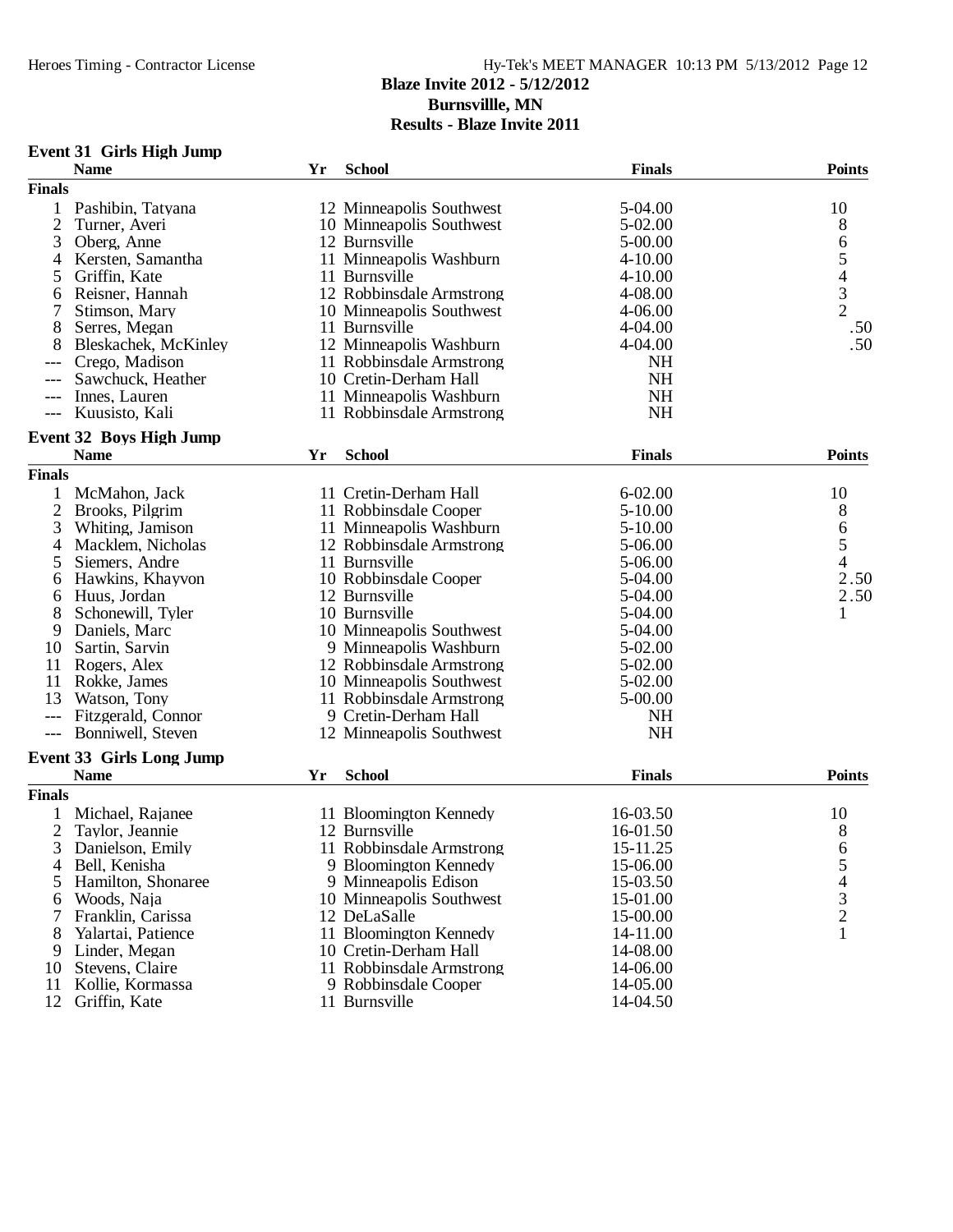#### Heroes Timing - Contractor License Hy-Tek's MEET MANAGER 10:13 PM 5/13/2012 Page 13 **Blaze Invite 2012 - 5/12/2012 Burnsvillle, MN**

|                | Finals  (Event 33 Girls Long Jump) |    |                          |               |               |
|----------------|------------------------------------|----|--------------------------|---------------|---------------|
|                | <b>Name</b>                        | Yr | <b>School</b>            | <b>Finals</b> | <b>Points</b> |
| 13             | Meilahn, Alyssa                    |    | 9 Burnsville             | 14-03.00      |               |
| 14             | Stiffin, Talloria                  |    | 10 Minneapolis Washburn  | 14-01.50      |               |
| 15             | Bernish, Catherine                 |    | 9 Cretin-Derham Hall     | 13-10.50      |               |
| 16             | Wells, Alante                      |    | 11 Minneapolis Edison    | 13-09.00      |               |
| 17             | Billig, Lindsay                    |    | 9 DeLaSalle              | 13-08.00      |               |
| 17             | Karreh, Margaretta                 |    | Robbinsdale Armstrong    | 13-08.00      |               |
| 19             | Whiting, Dakota                    |    | 10 Minneapolis Washburn  | 13-06.50      |               |
|                | 20 Gayko, Mary                     |    | 9 Robbinsdale Cooper     | 13-02.25      |               |
| 21             | T, Natalie                         |    | Minneapolis Washburn     | 12-08.75      |               |
| 22             | Schwie, Helen                      |    | 12 Minneapolis Southwest | 12-07.50      |               |
| 23             | Guo, Yang-Yang                     |    | 9 Cretin-Derham Hall     | 12-04.75      |               |
| 24             | Schueller, Lexi                    |    | 10 Minneapolis Southwest | 12-02.00      |               |
|                |                                    |    |                          |               |               |
| ---            | Kuznetsor, Aleesa                  |    | Robbinsdale Cooper       | <b>ND</b>     |               |
|                | <b>Event 34 Boys Long Jump</b>     |    |                          |               |               |
|                | <b>Name</b>                        | Yr | <b>School</b>            | <b>Finals</b> | <b>Points</b> |
| <b>Finals</b>  |                                    |    |                          |               |               |
| 1              | Rucker, Malik                      |    | 11 Robbinsdale Cooper    | 21-02.75      | 10            |
| $\mathbf{2}$   | Whiting, Jamison                   |    | 11 Minneapolis Washburn  | 20-09.00      | 8             |
| 3              | Brooks, Pilgrim                    |    | 11 Robbinsdale Cooper    | 20-06.00      |               |
| 4              | DeVaughn, Nathan                   |    | 12 Minneapolis Southwest | 20-04.50      |               |
| 5              | Seiffert, Sam                      |    | 12 Robbinsdale Armstrong | 20-01.00      |               |
| 6              | Warren, Aaron                      |    | 11 DeLaSalle             | 19-08.00      |               |
| 7              | Ajaluwa, Andrew                    |    | 10 DeLaSalle             | 19-08.00      | 65432         |
| 8              | Jones, Zack                        |    | 10 Burnsville            | 19-07.00      | $\mathbf{1}$  |
| 9              | Nelson, Demitri                    |    | 12 DeLaSalle             | 18-11.50      |               |
| 10             | Davis, JoVianni                    |    | 10 Robbinsdale Cooper    | 18-04.50      |               |
| 10             | Ray, Al-Jareau                     |    | 9 Minneapolis Southwest  | 18-04.50      |               |
| 12             | Shelpley, Brett                    |    | 9 Burnsville             | 18-03.50      |               |
| 13             | Adamle, Tony                       |    | 9 Cretin-Derham Hall     | 17-06.00      |               |
| 14             | Johnson, Antonio                   |    | 11 Minneapolis Southwest | 17-05.50      |               |
| 15             | Powell, Jabril                     |    | 9 Minneapolis Washburn   | 17-02.00      |               |
| 16             | Adams, Robert                      |    | 9 Minneapolis Washburn   | 17-01.00      |               |
| 17             | Carlson, Jake                      |    | 10 Robbinsdale Armstrong | 16-09.00      |               |
| 18             | Senst, Mark                        |    | 12 Robbinsdale Armstrong | 15-04.50      |               |
| 19             | Gillies, Ben                       |    | 11 Burnsville            | 8-02.50       |               |
| $---$          | Perry, Martez                      |    | 11 Minneapolis Edison    | <b>ND</b>     |               |
|                |                                    |    |                          |               |               |
|                | <b>Event 35 Girls Triple Jump</b>  |    |                          |               |               |
|                | <b>Name</b>                        | Yr | <b>School</b>            | <b>Finals</b> | <b>Points</b> |
| <b>Finals</b>  |                                    |    |                          |               |               |
|                | 1 Pashibin, Tatyana                |    | 12 Minneapolis Southwest | 35-03.50      | 10            |
| $\overline{2}$ | Saulsberry, Carolyn                |    | 12 Minneapolis Southwest | 33-11.00      | 8             |
| 3              | Reisner, Hannah                    |    | 12 Robbinsdale Armstrong | 33-04.50      |               |
| 4              | Yalartai, Patience                 |    | 11 Bloomington Kennedy   | 33-04.00      |               |
| 5              | Turner, Averi                      |    | 10 Minneapolis Southwest | 33-02.50      |               |
| 6              | Meilahn, Alyssa                    |    | 9 Burnsville             | 33-02.00      |               |
|                | Shealy, Katie                      |    | 8 Burnsville             | 32-09.00      |               |
| 8              | DeVaughn, Audrey                   |    | 11 Minneapolis Washburn  | 32-05.00      | 654321        |
| 9              | Enderle, Holly                     |    | 9 Robbinsdale Armstrong  | 32-00.00      |               |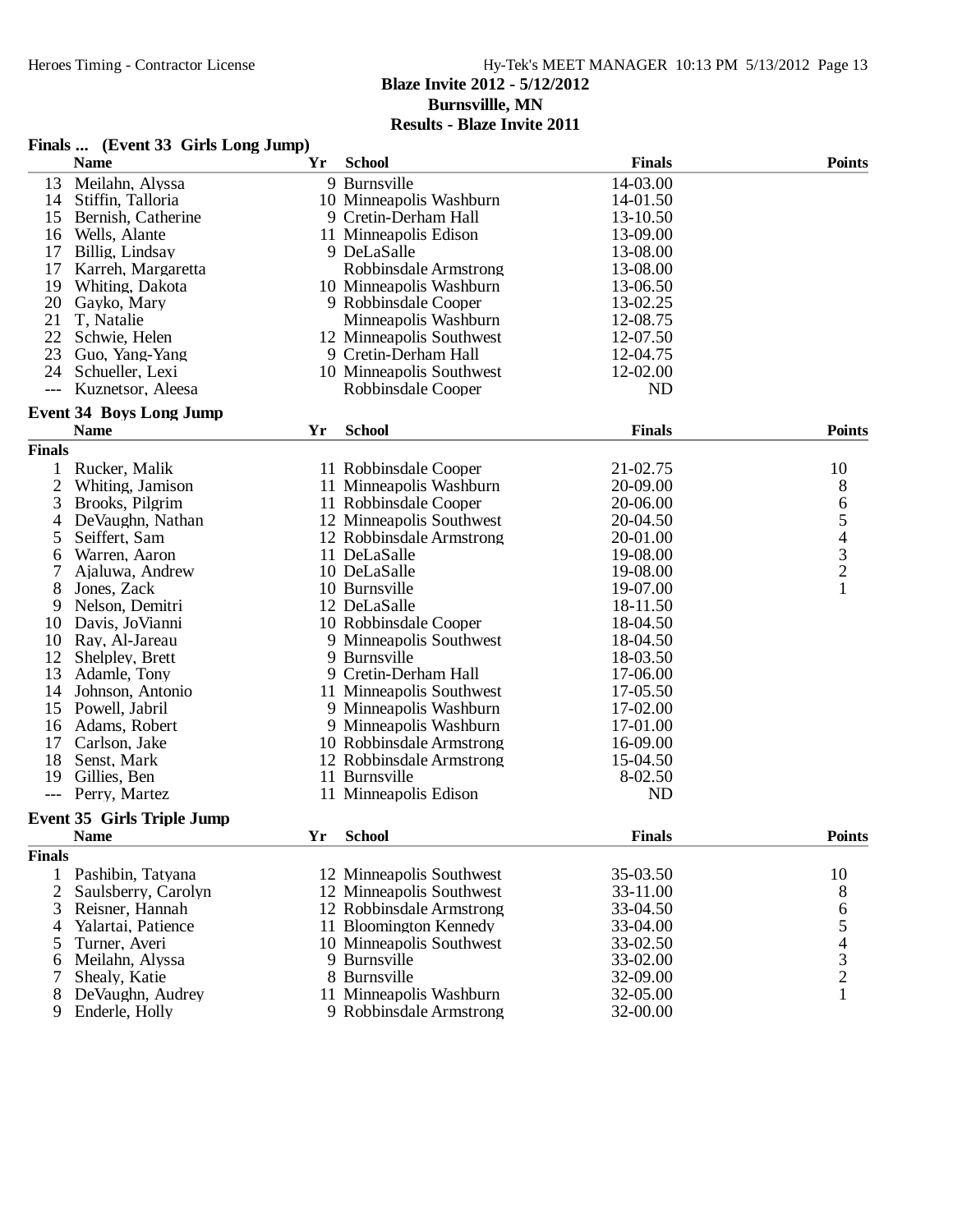## Heroes Timing - Contractor License Hy-Tek's MEET MANAGER 10:13 PM 5/13/2012 Page 14 **Blaze Invite 2012 - 5/12/2012 Burnsvillle, MN**

|                     | Finals  (Event 35 Girls Triple Jump) |    |                          |                      |                |
|---------------------|--------------------------------------|----|--------------------------|----------------------|----------------|
|                     | <b>Name</b>                          | Yr | <b>School</b>            | <b>Finals</b>        | <b>Points</b>  |
| 10                  | Mogren, Katrina                      |    | 9 Burnsville             | 29-10.00             |                |
| 11                  | Doxon, Chantal                       |    | 9 Bloomington Kennedy    | 29-04.50             |                |
| 12                  | Gayko, Mary                          |    | 9 Robbinsdale Cooper     | 29-00.75             |                |
| 13                  | Sarten, Tayler                       |    | 10 Minneapolis Washburn  | 28-07.00             |                |
| 14                  | Crocker, Allison                     |    | 11 Minneapolis Washburn  | 27-11.50             |                |
| 15                  | Tincher, Nicole                      |    | 9 Bloomington Kennedy    | 26-08.00             |                |
|                     | Scheldrup, Sarah                     |    | 10 Robbinsdale Armstrong | ND                   |                |
| $---$               | Hollins, Briyana                     |    | 8 Minneapolis Edison     | <b>ND</b>            |                |
|                     | <b>Event 36 Boys Triple Jump</b>     |    |                          |                      |                |
|                     | <b>Name</b>                          | Yr | <b>School</b>            | <b>Finals</b>        | <b>Points</b>  |
| <b>Finals</b>       |                                      |    |                          |                      |                |
| 1                   | Ajaluwa, Andrew                      |    | 10 DeLaSalle             | 42-07.00             | 10             |
| 2                   | Jones, Zack                          |    | 10 Burnsville            | 42-04.00             | 8              |
| 3                   | Rucker, Malik                        |    | 11 Robbinsdale Cooper    | 42-04.00             |                |
| 4                   | Kalejaiye, Lukman                    |    | 11 Robbinsdale Cooper    | 42-02.00             | 654321         |
| 5                   | Whiting, Jamison                     |    | 11 Minneapolis Washburn  | 41-10.00             |                |
| 6                   | DeVaughn, Nathan                     |    | 12 Minneapolis Southwest | 41-09.00             |                |
| 7                   | Shelpley, Brett                      |    | 9 Burnsville             | 40-06.00             |                |
| 8                   | Allison, Ryan                        |    | 11 Burnsville            | 39-04.50             |                |
| 9                   | Adamle, Tony                         |    | 9 Cretin-Derham Hall     | 36-10.00             |                |
| 10                  | Tolbert, Robertlee                   |    | 10 Robbinsdale Cooper    | 35-10.00             |                |
|                     |                                      |    |                          |                      |                |
| 11<br>12            | Bakkenheck, Lucas                    |    | 10 Robbinsdale Armstrong | 35-06.00<br>34-04.00 |                |
|                     | Daniels, Marc                        |    | 10 Minneapolis Southwest | 33-07.00             |                |
| 13                  | Thompson, Talonzale                  |    | 11 Minneapolis Edison    |                      |                |
|                     | Bonniwell, Steven                    |    | 12 Minneapolis Southwest | ND                   |                |
| $---$               | Bell, Shaheed                        |    | 7 Minneapolis Edison     | <b>ND</b>            |                |
|                     | Hallman, Jalen                       |    | 10 Cretin-Derham Hall    | <b>ND</b>            |                |
|                     | Givens, Brian                        |    | 11 Minneapolis Edison    | <b>ND</b>            |                |
|                     | <b>Event 39 Girls Pole Vault</b>     |    |                          |                      |                |
|                     | <b>Name</b>                          | Yr | <b>School</b>            | <b>Finals</b>        | <b>Points</b>  |
| <b>Finals</b>       |                                      |    |                          |                      |                |
| 1                   | Delaney, Emily                       |    | 11 Robbinsdale Armstrong | $9 - 06.00$          | 10             |
| 2                   | Kersten, Samantha                    |    | 11 Minneapolis Washburn  | $9 - 00.00$          | 8              |
| 3                   | Evans, Ellie                         |    | 11 Robbinsdale Cooper    | $9 - 00.00$          |                |
| 4                   | Willford, Ella                       |    | 9 Minneapolis Southwest  | 8-00.00              | $654$<br>3     |
| 5                   | Ally, Aneesa                         |    | 9 Burnsville             | 7-06.00              |                |
| 6                   | Green, Emily                         |    | 10 Minneapolis Southwest | 7-06.00              |                |
| 7                   | Shealy, Katie                        |    | 8 Burnsville             | 7-06.00              | $\overline{2}$ |
| 8                   | Stuart, Megan                        |    | 9 Robbinsdale Armstrong  | 7-06.00              | 1              |
| 9                   | Mayor, Laura                         |    | Robbinsdale Armstrong    | $6 - 06.00$          |                |
| 10                  | Bunce, Selvi                         |    | 9 Burnsville             | $6 - 06.00$          |                |
| 11                  | Humphrey, Ashley                     |    | 12 Bloomington Kennedy   | $6 - 06.00$          |                |
| 12                  | Reed, Tyra                           |    | 9 Bloomington Kennedy    | $6 - 00.00$          |                |
| 13                  | Kent-Sawyier, Allie                  |    | 10 Minneapolis Southwest | $6 - 00.00$          |                |
| $\qquad \qquad - -$ | St Clair, Holly                      |    | 9 Minneapolis Washburn   | <b>NH</b>            |                |